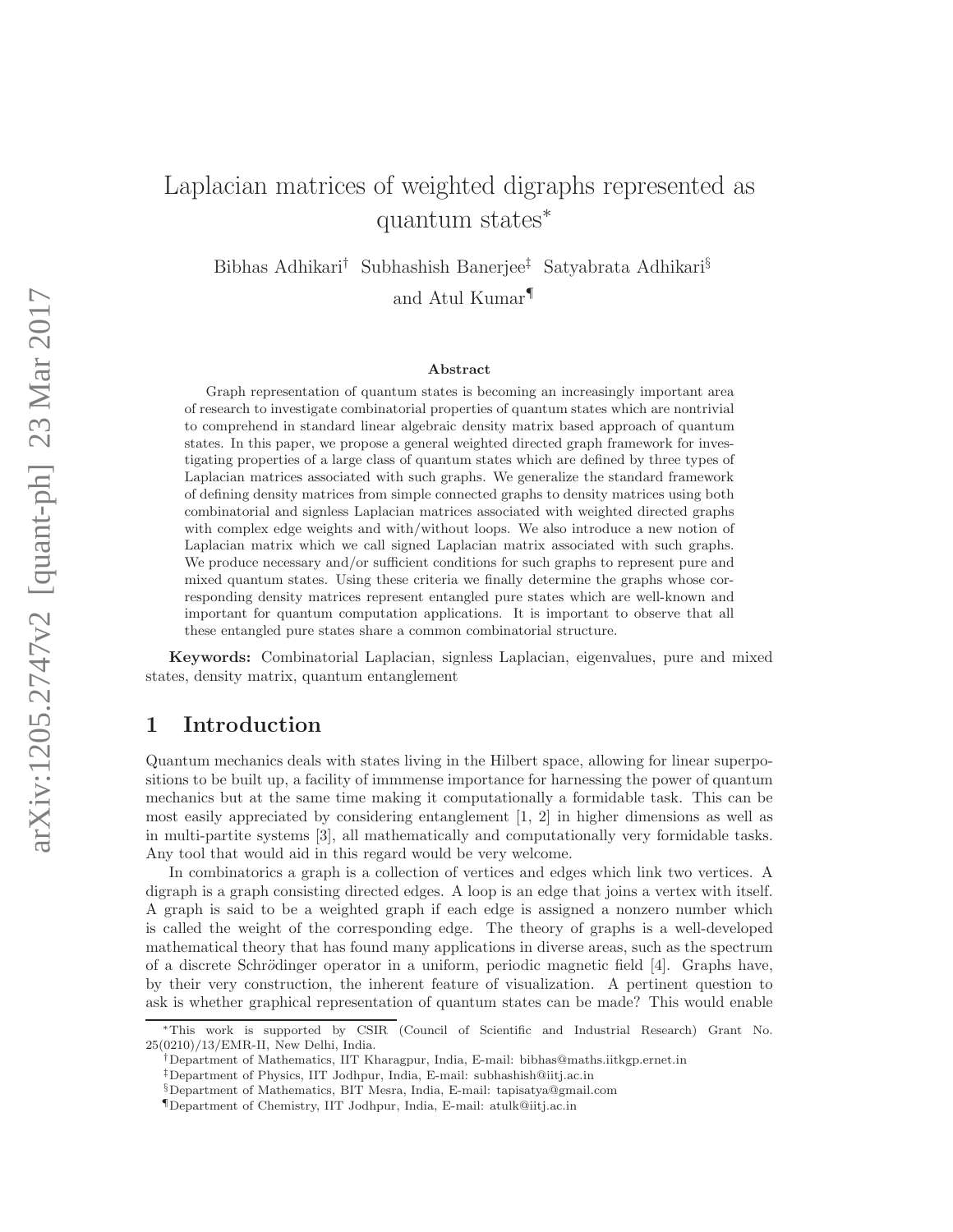the incorporation of the mathematical machinery of graphs into the problems of quantum mechanics and at the same time bring in the attractive feature of visualization of quantum states.

Attempts have been made to realize density matrix representation of a quantum state by defining a matrix associated with a graph. In this case, the graph is called the graph representation of a quantum state. This idea was first introduced in [5] by considering a combinatorial Laplacian matrix associated with an unweighted undirected graph (simple graph). It was further extended in [6] for weighted graphs. A criteria of separability of multipartite states represented by the combinatorial Laplacian matrices of simple graphs have also developed in [7]. Recently, local unitary transformations on a density matrix obtained by signless Laplacian matrix associated with a simple graph has been established as a combinatorial operation which is known as switching of a graph in [8]. A combinatorial operation has also been introduced for density matrices defined by Laplacian matrices associated with simple graphs in [9] that act as an entanglement generator for mixed states arising from partially symmetric graphs.

In this paper, we use both combinatorial and signless Laplacian matrices to define density matrices associated with a weighted digraph having complex edge weights and with or without loops. We also introduce a matrix, which we call signed Laplacian matrix associated with a weighted digraph having loops with both positive and negative weights. In order to relate the topological structure of a weighted digraph and properties of the density matrices defined by these Laplacian matrices, we investigate the zero eigenvalues of these matrices associated with such graphs. This leads to a classification of graphs which always provide density matrices representing pure quantum states, and those which determine mixed quantum states. Indeed, since the number of mixed states are significantly larger than the number of pure states, emphasis is given on identifying graphs which can produce important classes of pure states. We also provide graphs which identify a number of well-known entangled pure states by using the Laplacian matrices associated with such graphs. A state vector of an entangled state cannot be expressed as a tensor product of other state vectors. These states play an important role in different tasks of quantum information theory. We observe that in the graph representation of entangled pure states, all the weighted edges are clustered in a subgraph which forms a completely connected graph and the weight of the loops attached at each of the vertices is  $-(m-2)$  where m is the number of vertices involved in the complete subgraph. This should be of interest to the quantum information community.

The plan of the paper is as follows. In section 2, we define the required terminologies of graph theory and in particular, we investigate the Laplacian matrices and Laplacian spectra associated with a weighted digraph with or without loops. In section 3, we define the density matrix associated with a weighted digraph and classify the graphs which represent pure and mixed states. Finally, we provide graphs which define density matrices of entangled pure states.

## 2 Weighted digraphs with/without loops and its Laplacian spectra

Let  $G = (V, E)$  be a graph with the vertex set  $V = \{1, 2, ..., n\}$  and edge set  $E \subseteq V \times V$ . directed graph or digraph  $G$  is a graph with a function assigning to each edge an ordered pair of vertices. The first vertex of the ordered pair is called the initial vertex of the edge, and the second is the terminal vertex; together, they are the endpoints. Thus each edge of a digraph is directed; and an undirected edge can be considered as both way directed. A weighted graph G is a graph with a function  $w : E \to \mathbb{C}$ , defined by  $w(i,j) = w_{ij}, 1 \leq i, j \leq n$ , where  $\mathbb{C}$ is the set of all complex numbers. If  $|w_{ij}| = 1$  for all  $(i, j) \in E$ , such a graph is called gain graph [10]. The function w is called an edge-weight function and  $w_{ij}$  is called the weight of  $(i, j) \in E$ . An unweighted graph can be considered as an edge-weighted graph with weight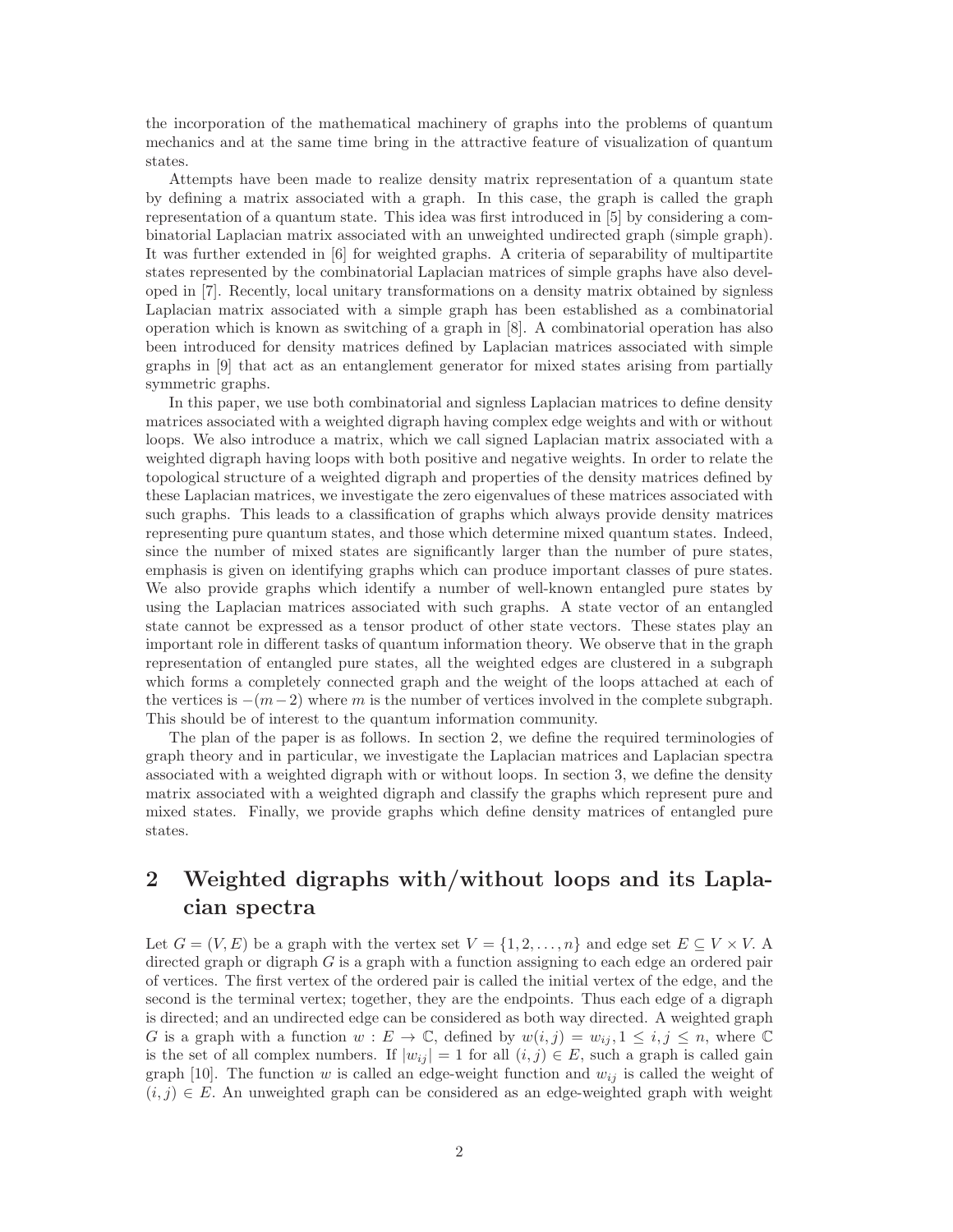function  $w_{ij} = 1$  if  $w_{ij} \neq 0$ . A weighted digraph is a graph which is both weighted and directed. However, as mentioned, an unweighted undirected graph also can be considered as weighted digraph with constant weight function with weight of any edge is 1 and the edges are both way directed. Thus, from now onward a graph always is a weighted digraph unless otherwise mentioned.

## 2.1 Weighted digraphs with or without loops having nonnegative weights

First, we consider weighted digraphs having loops (at least one loop and maximum one loop at a vertex) with nonnegative real weights. The adjacency matrix  $A(G) = (a_{ij})$  associated with  $G$  is defined as

$$
a_{ij} = \begin{cases} w_{ij}, & \text{if } (i,j) \in E; \\ \overline{w}_{ij}, & \text{if } (j,i) \in E; \\ r_i, & \text{if } (i,i) \in E; \\ 0, & \text{otherwise} \end{cases}
$$

where  $0 \leq r_i \in \mathbb{R}$  is the weight of the loop at *i*th vertex and  $w_{ij} \in \mathbb{C}$ . Note that  $r_i = 0$ if ith vertex does not have a loop. The weighted degree  $d_i$  of a vertex  $i \in V$  is given by  $d_i = \sum_{j=1}^n |a_{ij}|$ . The Laplacian and the signless Laplacian matrices are defined by

$$
L(G) = diag({d_i}_{i=1}^n) - A(G) \text{ and } Q(G) = diag({d_i}_{i=1}^n) + A(G),
$$
\n(1)

respectively [11, 12, 13]. Notice that loops, even though apparent in the adjacency matrix  $A(G)$ , do not appear in the Laplacian matrix  $L(G)$ . The above constructions of  $L(G)$  and  $Q(G)$  will lead to diagonally dominant matrices, i.e., a matrix M where  $|M_{i,i}| \geq \sum_{j \neq i} |M_{i,j}|$ .

For a weighted edge from vertex *i* to j with weight  $w_{ij} \in \mathbb{C}$ , we assume  $w_{ij} = r_{ij}e^{i\theta_{ij}}$ ,  $r_{ij} >$ <br>For a weighted edge from vertex *i* to j with weight  $w_{ij} \in \mathbb{C}$ , we assume  $w_{ij} = r_{ij}e^{i\theta_{ij}}$ ,  $r_{ij} >$  $0, 0 \leq \theta \leq \pi$ . We consider  $\overline{w_{ij}} = r_{ij}e^{-i\theta_{ij}} - \pi \leq \theta_{ij} \leq 0, \sqrt{w_{ij}} = \sqrt{r_{ij}}e^{i\theta_{ij}/2}, \sqrt{\overline{w_{ij}}} =$  $\sqrt{r_{ij}}e^{-i\theta_{ij}/2}$ . Thus,  $(\sqrt{w_{ij}})^2 = w_{ij}$  and  $\sqrt{w_{ij}}\sqrt{\overline{w_{ij}}}=r_{ij}$ .

**Lemma 2.1** Let  $G = (V, E)$  be a weighted directed graph without loops. Then  $L(G)$  and Q(G) *are Hermitian and positive semidefinite matrices.*

**Proof:** Assume that  $w_{ij} \in \mathbb{C}$  is the weight of an edge  $(i, j)$ . Then define

$$
(M^-)_{v,e} = \begin{cases} \n\sqrt{w}_{ij}, & \text{if } w_{ij} \in \mathbb{C} \setminus \mathbb{R} \text{ and } v \text{ is initial vertex of nonloop edge } e \\ \n-\sqrt{\overline{w}_{ij}}, & \text{if } w_{ij} \in \mathbb{C} \setminus \mathbb{R} \text{ and } v \text{ is terminal vertex of nonloop edge } e \\ \n\sqrt{|w_{ij}|}, & \text{if } 0 > w_{ij} \in \mathbb{R} \text{ and } v \text{ is initial or terminal vertex of nonloop edge } e \\ \n-\sqrt{|w_{ij}|}, & \text{if } 0 < w_{ij} \in \mathbb{R} \text{ and } v \text{ is initial vertex of nonloop edge } e \\ \n0, & \text{otherwise} \n\end{cases}
$$

and

$$
(M^+)_{v,e} = \begin{cases} \sqrt{w}_{ij}, & \text{if } w_{ij} \in \mathbb{C} \setminus \mathbb{R} \text{ and } v \text{ is initial vertex of nonloop edge } e \\ \sqrt{\overline{w}_{ij}}, & \text{if } w_{ij} \in \mathbb{C} \setminus \mathbb{R} \text{ and } v \text{ is terminal vertex of nonloop edge } e \\ \sqrt{|w_{ij}|}, & \text{if } 0 < w_{ij} \in \mathbb{R} \text{ and } v \text{ is initial or terminal vertex of nonloop edge } e \\ -\sqrt{|w_{ij}|}, & \text{if } 0 > w_{ij} \in \mathbb{R} \text{ and } v \text{ is initial vertex of nonloop edge } e \\ \sqrt{|w_{ij}|}, & \text{if } 0 > w_{ij} \in \mathbb{R} \text{ and } v \text{ is terminal vertex of nonloop edge } e \\ 0, & \text{otherwise} \end{cases}
$$

for any  $v \in V$  and  $e \in E$ . Then it is easy to verify that  $L(G) = M^-(M^-)^{\dagger}$  and  $Q(G) =$  $M^+(M^+)^\dagger$  where <sup>†</sup> denotes conjugate transpose. Therefore, the result follows.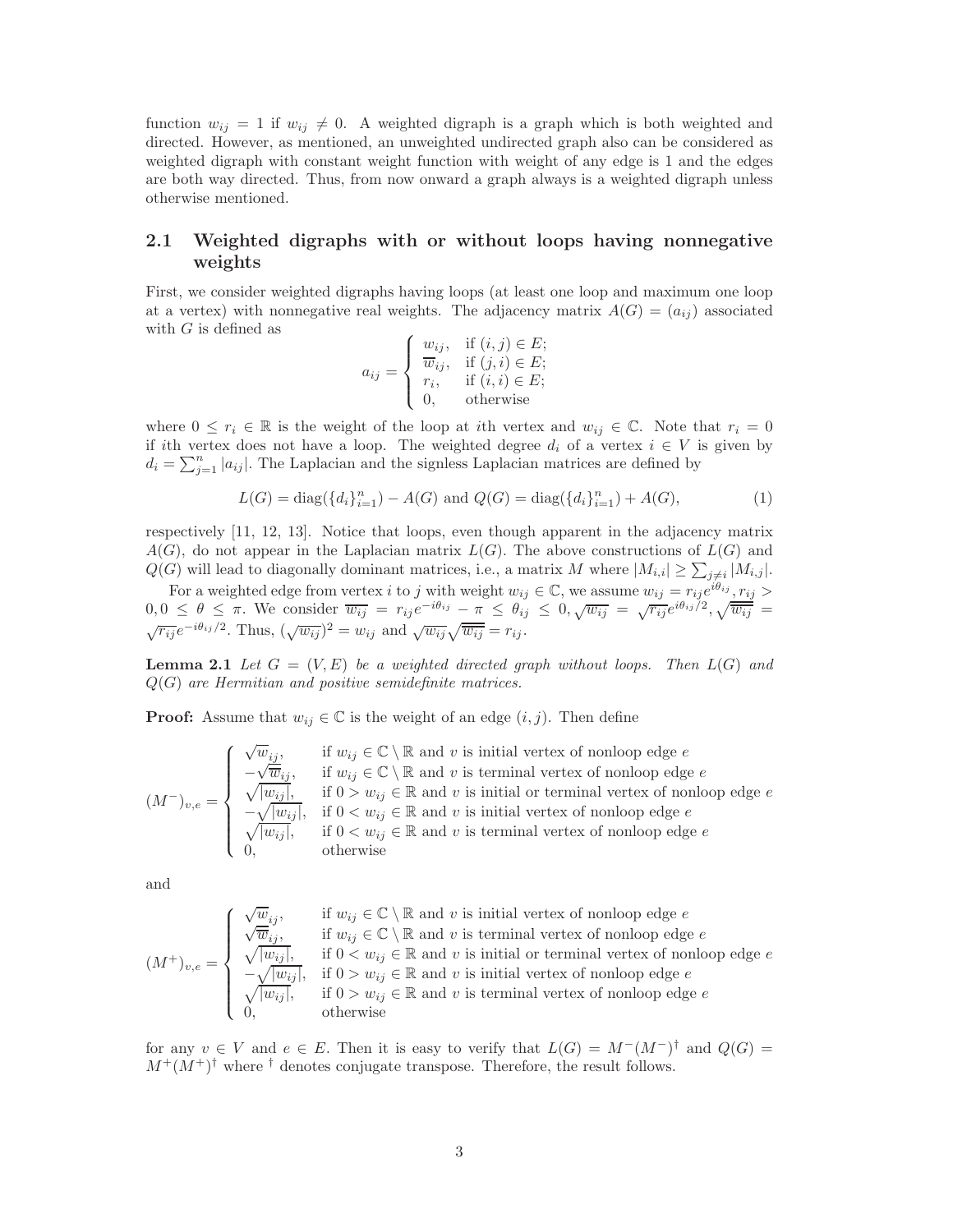From the construction of  $M^+$  and  $M^-$  in Lemma 2.1, it follows that

$$
x^{\dagger}L(G)x = \sum_{i \neq j, (i,j) \in E, 0 < w_{ij} \in \mathbb{R}} |w_{ij}||x_i - x_j|^2 + \sum_{i \neq j, (i,j) \in E, 0 > w_{ij} \in \mathbb{R}} |w_{ij}||x_i + x_j|^2 + \sum_{i \neq j, (i,j) \in E, w_{ij} \in \mathbb{C} \backslash \mathbb{R}} |w_{ij}||x_i - \sqrt{w_{ij}}x_j|^2 \tag{2}
$$

and

$$
x^{\dagger}Q(G)x = \sum_{i \neq j, (i,j) \in E, 0 < w_{ij} \in \mathbb{R}} |w_{ij}||x_i + x_j|^2 + \sum_{i \neq j, (i,j) \in E, 0 > w_{ij} \in \mathbb{R}} |w_{ij}||x_i - x_j|^2 + \sum_{i \neq j, (i,j) \in E, w_{ij} \in \mathbb{C} \backslash \mathbb{R}} |w_{ij}||x_i + \sqrt{w_{ij}}x_j|^2 \tag{3}
$$

In the following theorem we provide a necessary and sufficient condition for a connected loopless weighted digraph having a signless Laplacian eigenvalue zero. Recall that, a digraph is said to be connected if it is connected without considering the directions of the edges.

Theorem 2.2 *Let* G *be a connected weighted digraph without selfloops. The least eigenvalue of the signless Laplacian matrix of a loopless connected weighted digraph is* 0 *if and only if*

$$
(-1)^{p_++|P|}\prod_{(i,j)\in P,w_{ij}\in\mathbb{C}\backslash\mathbb{R}}\frac{w_{ij}}{|w_{ij}|}=(-1)^{p_+'+|P'|}\prod_{(ij)\in P',w_{ij}\in\mathbb{C}\backslash\mathbb{R}}\frac{w_{ij}}{|w_{ij}|}
$$

*holds for any two directed paths* P *and* P ′ *with numbers of links having positive real weights are*  $p_+$  *and*  $p'_+$  *respectively between any fixed two vertices and* |P| *denotes the number of edges having nonreal weights in* P*.*

**Proof:** Assume that the least eigenvalue of the signless Laplacian  $Q(G)$  of G has an eigenvalue zero, that is,  $x^H Q(G)x = 0$  for some non-zero vector x. From (3), it is obvious that for such  $x, x_i = -x_j \text{ if } 0 < w_{ij} \in \mathbb{R}; x_i = x_j \text{ if } 0 > w_{ij} \in \mathbb{R}; x_i = -\frac{w_{ij}}{|w_{ij}|}$  $\frac{w_{ij}}{|w_{ij}|}x_j$  if  $w_{ij} \in \mathbb{C} \setminus \mathbb{R}$ . Let  $P \equiv (u = i_1, i_2, \dots, i_{k_1} = v)$  and  $P' \equiv (u = i'_1, i'_2, i'_3, \dots, i'_{k_2} = v)$  be two distinct directed paths from the vertex u to the vertex v. Then, for the path  $\overline{P}$ ,

$$
x_u = (-1)^{p_+ + |P|} \prod_{(i,j) \in P, w_{ij} \in \mathbb{C} \backslash \mathbb{R}} \frac{w_{ij}}{|w_{ij}|} x_v;
$$

and for the path  $P'$ ,

$$
x_u = (-1)^{p'_+ + |P'|} \prod_{(ij) \in P', w_{ij} \in \mathbb{C} \backslash \mathbb{R}} \frac{w_{ij}}{|w_{ij}|} x_v.
$$

Further,  $x_u \neq 0$  and  $x_v \neq 0$  since otherwise  $x = 0$  follows from (3) as the graph is connected. Hence the desired result follows.

Conversely, if the given condition is true for any two different directed paths for any pair of vertices in G, a vector x defined by  $x_i = -x_j$  if  $0 < w_{ij} \in \mathbb{R}$ ;  $x_i = x_j$  if  $0 > w_{ij} \in \mathbb{R}$ ;  $x_i = -\frac{w_{ij}}{|w_{ij}}$  $\frac{w_{ij}}{|w_{ij}|}x_j$  if  $w_{ij} \in \mathbb{C} \setminus \mathbb{R}$  will satisfy  $x^{\dagger}Q(G)x = 0$ . Hence the proof.

Corollary 2.3 *The least eigenvalue of the signless Laplacian of a loopless connected weighted digraph having complex unit weights is equal to* 0 *if and only if*

$$
W(P) = (-1)^{p'-p}W(P')
$$

*holds for any two directed walks* P, P′ *of lengths* p *and* p ′ *respectively between any fixed two vertices where*  $W(P)$  *(resp.*  $W(P')$ *) is the product of the weights of the edges of*  $P$  *(resp.*  $P'$ *). In particular,* 0 *is a simple eigenvalue.*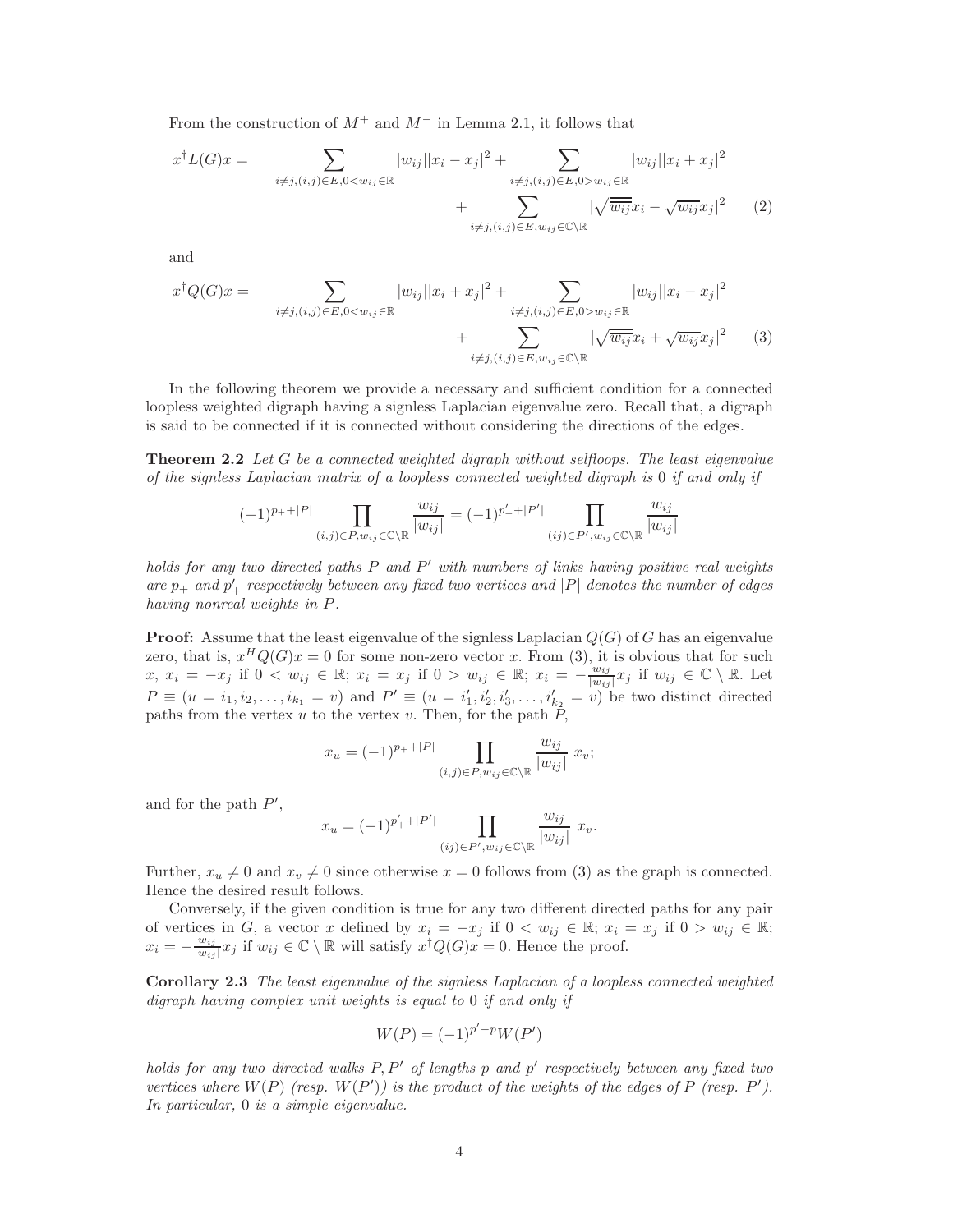Corollary 2.4 *Let* G *be a weighted digraph without loops with* n(> 2) *vertices. Assume that* 0 *is a signless Laplacian eigenvalue of* G. *Then the multiplicity of* 0 *as a signless Laplacian eigenvalue of* G *is* k *if and only if the graph is disconnected with* k *connected components.*

It is shown in [13] that for a unweighted undirected connected graph G without loops, the least eigenvalue of the signless Laplacian of  $G$  is equal to 0 if and only if the graph is bipartite and 0 is a simple eigenvalue. We mention that the condition provided in Theorem 2.3 for existence of zero eigenvalue of weighted directed graph is a generalized version of the condition obtained for unweighted undirected graph in [13]. That is, the condition in Theorem 2.3 is satisfied for an unweighted undirected connected graph if and only if the graph is bipartite.

The following corollary provides a necessary and sufficient condition for existence of zero Laplacian eigenvalue of a weighted connected digraph.

Corollary 2.5 *The least eigenvalue of the combinatorial Laplacian matrix of a loopless connected weighted digraph is equal to* 0 *if and only if*

$$
(-1)^{p_-}\prod_{(i,j)\in P,w_{ij}\in\mathbb{C}\backslash\mathbb{R}}\frac{w_{ij}}{|w_{ij}|}=(-1)^{p'_-}\prod_{(ij)\in P',w_{ij}\in\mathbb{C}\backslash\mathbb{R}}\frac{w_{ij}}{|w_{ij}|}
$$

*holds for any two directed walks* P, P′ *with number of links with negative real weights ares* p<sup>−</sup> *and* p ′ <sup>−</sup> *respectively between any fixed two vertices.*

**Proof:** The proof is similar to the proof of Theorem 2.2.

Corollary 2.6 *The least eigenvalue of the cominatorial Laplacian of a loopless connected weighted digraph having complex unit weights is equal to* 0 *if and only if*

$$
W(P) = W(P')
$$

*holds for any two walks* P, P′ *between any two vertices where* W(P) *(resp.* W(P ′ )*) is the product of the weights of the edges of* P *(resp.* P ′ *). In particular,* 0 *is a simple eigenvalue.*

An alternative proof of the above corollary also can be found in [12].

**Corollary 2.7** Let G be a weighted digraph without loops with  $n(> 2)$  vertices. Assume that 0 *is a combinatorial Laplacian eigenvalue of* G. *Then the multiplicity of* 0 *as a combinatorial Laplacian eigenvalue of* G *is* k *if and only if the graph is disconnected with* k *connected components.*

As we mentioned above, loops with nonnegative weights have no effect on the combinatorial Laplacian matrix. Thus, we only consider signless Laplacian matrix when an weighted digraph contains at least one loop with positive real weight. It is easy to verify that, given an weighted digraph G with at least one loop having positive real weight, we have

$$
x^{\dagger}Q(G)x = x^{\dagger}Q(\widehat{G})x + \sum_{(i,i)\in E} r_i|x_i|^2
$$
\n(4)

where  $\widehat{G}$  is the subgraph of G without considering loops. This also shows that  $Q(G)$  is Hermitian and positive semidefinite.

Lemma 2.8 0 *can never be a signless Laplacian eigenvalue of a connected weighted digraph* G *with loops (at least one vertex contains a loop) having positive weights.*

**Proof:** Consider a connected weighted digraph G with loops (at least one vertex contains a loop) having positive weights. If 0 is a signless Laplacian eigenvalue of  $G$ , from (4) we know that, there exists an  $0 \neq x \in \mathbb{C}^n$  such that

$$
x^{\dagger}Q(G)x = x^{\dagger}Q(\widehat{G})x + \sum_{(i,i)\in E} r_i|x_i|^2 = 0
$$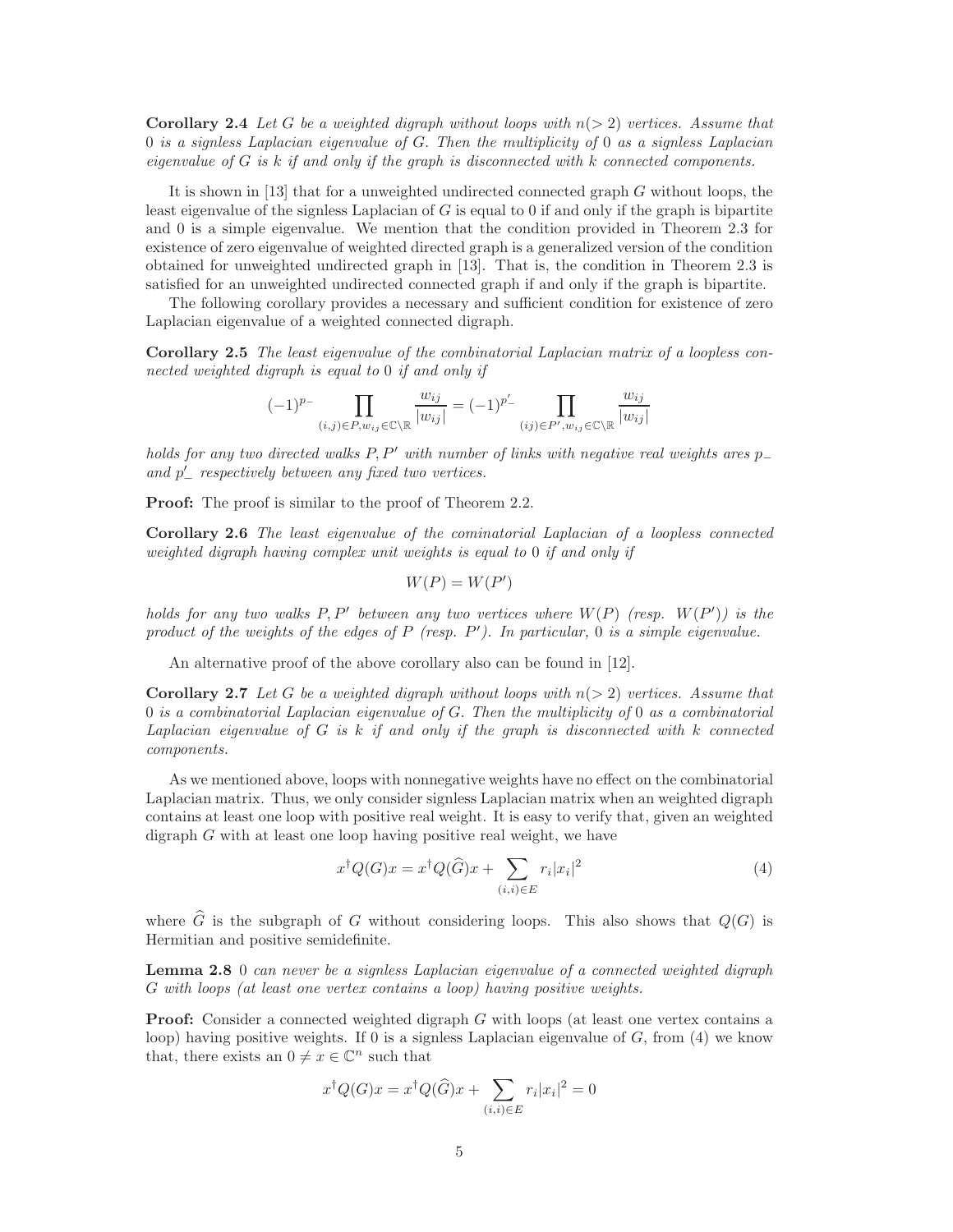where  $\hat{G}$  is the subgraph of G without loops. Assume that the k-th vertex contains the loop. For  $x^{\dagger}Q_Gx$  to be zero,  $x_k$  has to be zero since  $r_k$  is positive. Further, since the graph is connected, kth vertex is linked with m (say) vertices  $k_1, k_2, \ldots, k_m$  for some m which implies  $x_{k_j} = 0$  for  $j = 1, \ldots, m$  which further implies that  $x_j = 0$  for all  $j = 1, \ldots, n$  since  $k_j$  vertices are linked with other vertices and  $x^{\dagger}Q(G)x = 0$  for all  $(i, j) \in E$ .

### 2.2 Weighted digraphs with loops having at least one loop with negative weight

Recall the definitions of Laplacian and signless Laplacian matrices associated with a weighted digraph. Observe that loops, even though apparent in the adjacency matrix  $A(G)$  do not reflect in Laplacian matrix when the loops are having positive weights, and in signless Laplacian matrices when the loops are having negative weights. Thus, for weighted digraphs with both nonnegative and negative weighted loops (at least one of the loops has negative weight), we introduce a new matrix, which we call *signed Laplacian*, denoted by  $L_-(G)$  and  $L_{\pm}(G)$ when  $G$  has all the loops with nonpositive weights, and when  $G$  contains loops with positive weights as well as negative weights, respectively by

$$
L_{-}(G) = R_{-}(G) + Q(\widehat{G}) \text{ and } L_{\pm}(G) = R_{\pm}(G) + Q(\widehat{G})
$$
\n(5)

where  $R_{-}(G) = R_{\pm}(G) = \text{diag}\{r_1, r_2, \ldots, r_n\}, r_j \in \mathbb{R}$  denotes the weight of the loop at jth vertex,  $j = 1, \ldots, n$  and  $Q(\widehat{G})$  is the signless Laplacian matrix of the graph  $\widehat{G}$  constructed from G without considering the loops. Obviously,  $L_-(G)$  and  $L_{\pm}(G)$  are Hermitian matrices. In order to simplify the notation we denote  $R(G) = R_-(G) = R_{\pm}(G)$ .

Lemma 2.9 *Given a weighted digraph* G *with nonpositive loops,* L−(G) *is semi-definite if*

$$
\max_{i}|r_{i}| \leq \lambda_{\min}Q(G)
$$

*where*  $r_i \leq 0, i = 1$ : *n are the weights of the loops present in the graph and*  $\lambda_{min} Q(\widehat{G})$  *denotes the minimum eigenvalue of*  $Q(\widehat{G})$ *.* 

**Proof:** For any unit vector  $0 \neq x \in \mathbb{C}^n$ , we have

$$
-x^{\dagger}R(G)x \le \max_{i}|r_{i}| \text{ and } x^{\dagger}Q(\widehat{G})x \ge \lambda_{\min}(Q(\widehat{G})).
$$
\n(6)

In order to show that  $L_-(G)$  is positive semi-definite, for any non-zero unit vector  $x \in \mathbb{C}^n$ , we must have  $x^{\dagger}L_{-}(G)x = x^{\dagger}R(G)x + x^{\dagger}Q(G)x \geq 0$ . If the given condition is satisfied, the proof follows from (6).

Given a weighted digraph, the lemma declares that if the maximum of the modulus of weights of the loops do not exceed the minimum signless Laplacian eigenvalue of the graph without considering the loops, then the signed Laplacian corresponding to the given graph will be positive semi-definite.

Example 2.10 *1. Consider the graph given in Figure 1. The signed Laplacian matrix with negative loops associated with* G *is given by*

$$
L_{-}(G) = \begin{bmatrix} 1 & 1 & 1 & -1 \\ 1 & 1 & 1 & -1 \\ 1 & 1 & 1 & -1 \\ -1 & -1 & -1 & 1 \end{bmatrix}
$$
  
= 
$$
\begin{bmatrix} -2 & 0 & 0 & 0 \\ 0 & -2 & 0 & 0 \\ 0 & 0 & -2 & 0 \\ 0 & 0 & 0 & -2 \end{bmatrix} + \begin{bmatrix} 3 & 1 & 1 & -1 \\ 1 & 3 & 1 & -1 \\ 1 & 1 & 3 & -1 \\ -1 & -1 & -1 & 3 \end{bmatrix}
$$
  
= 
$$
R(G) + Q(\widehat{G}).
$$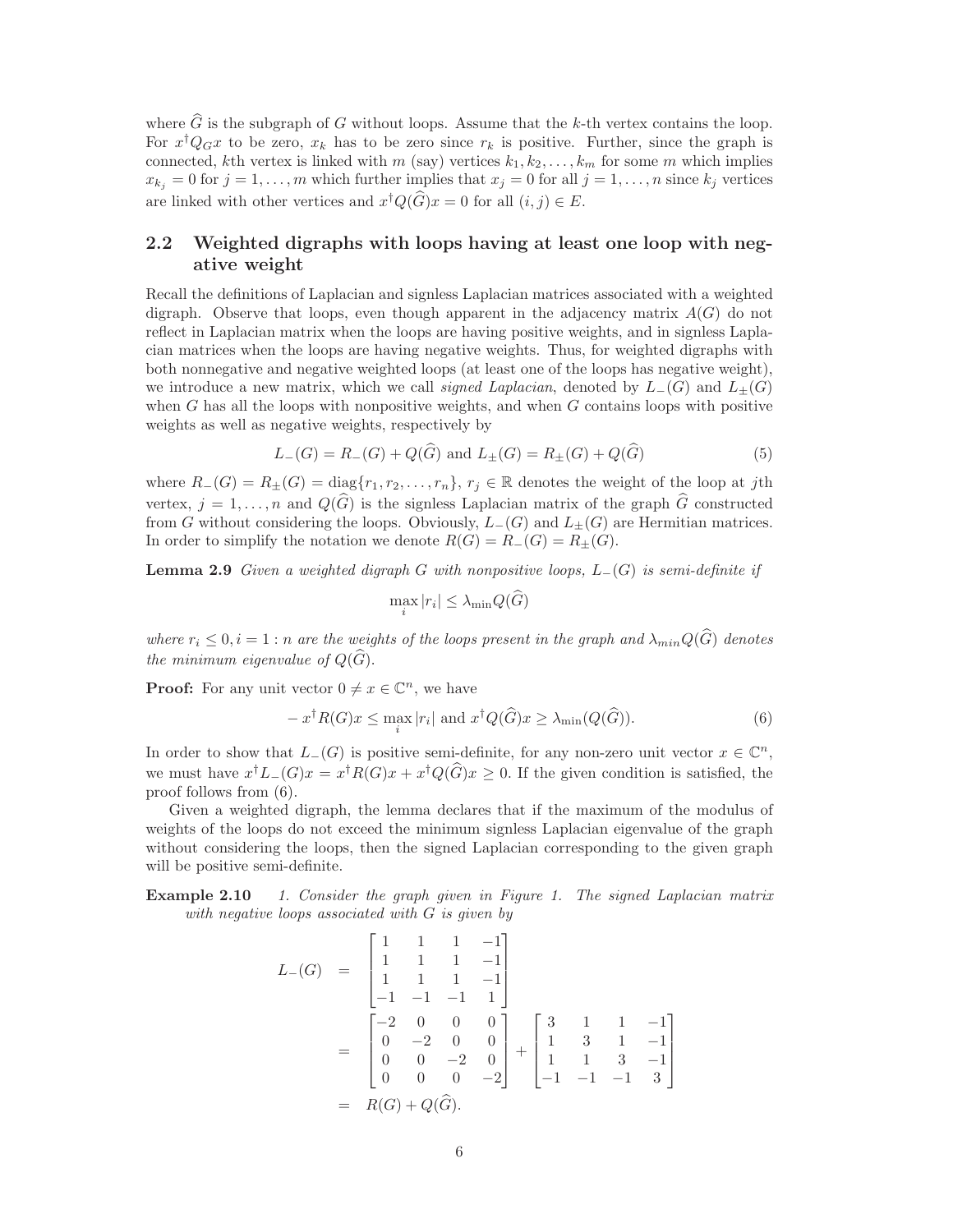*Note that, eigenvalues of*  $Q(\widehat{G})$  *are* 2, 2, 2, 6.



Figure 1: Graph with negative weighted loops

*2. Consider the weighted digraph given in Figure 2 The eigenvalues of* L−(G) *are given by*



Figure 2: Graph with negative weighted loops

0.0679, 1.8000, 3.5321.

Proposition 2.11 *Let* G *be a weighted digraph with loops having nonpositive weights. If the subgraph* Gb *obtained from* G *by removing the loops has signless Laplacian eigenvalue zero then* L−(G) *is not positive semi-definite.*

**Proof:** Let x be the unit eigenvector corresponding to the zero Laplacian eigenvalue of  $\widehat{G}$ . Then  $x^{\dagger}L_{-}(G)x = x^{\dagger}R(G)x < 0$  since R contains at least one loop with negative weight.

Theorem 2.12 *Let* G *be a connected weighted digraph with nonpositive loop weights and* n *number of vertices. Let*  $\lambda$  *be a signless Laplacian eigenvalue of*  $G$  *of algebraic multiplicity*  $k$ . *Then the number of zero eigenvalues of*  $L_{-}(G)$  *is*  $k$  *if*  $|r_i| = \lambda$  *for all*  $i \in V(G)$ .

**Proof:** Consider  $L_-(G) = R(G) + Q(\widehat{G})$ . We know that 0 is an eigenvalue of  $L_-(G)$  if an only if there exists a unit vector  $x \in \mathbb{C}^n$  such that  $x^{\dagger}L_{-}(G)x = 0$ , which implies  $x^{\dagger}R(G)x = 0$  $x^{\dagger}Q(G)x$ . Assume that  $\lambda$  is an eigenvalue of  $Q(G)$  with algebraic multiplicity k. Since  $Q(G)$ is Hermitian, there exists unit orthogonal vectors  $x_1, x_2, \ldots, x_k$  such that  $x_i^{\dagger} Q(G)x_i = \lambda$ ,  $i =$ 1,..., k. Set  $R(G) = -\lambda I_n$ , where  $I_n$  is the identity matrix of order n. Then  $x_i^{\mathsf{T}} L_-(G)x_i = 0$ for all i. Since  $x_i$ s are orthonormal vectors, algebraic multiplicity of eigenvalue 0 of  $L_-(G)$  is k.

Remark 2.13 *Note that, a connected weighted digraph with all negative weighted loops can have zero signed Laplacian eigenvalues of multiplicity more than one. In particular, consider any connected weighted complete digraph* G *where all the loops are present having weights equal to one of the eigenvalues of*  $Q(G)$ *. For example, consider Figure 1.* 

Now we consider weighted digraphs with loops having both positive and negative weights. Then we have the following lemma.

Lemma 2.14 *Let* G *be a weighted digraph with loops having at least one negative and at least one positive weighted loops. Assume that* G *has* n *vertices,* k *are having positive loop weights,* l are having negative loop weights such that  $k + l \leq n$ . Let  $r_1^+, \ldots, r_k^+$  be the positive weights and  $r_{k+1}^-, \ldots, r_l^-$  the negative weights such that  $r_j^{\pm} = r_j - d_j$ , for some  $r_j \in \mathbb{R}$ ,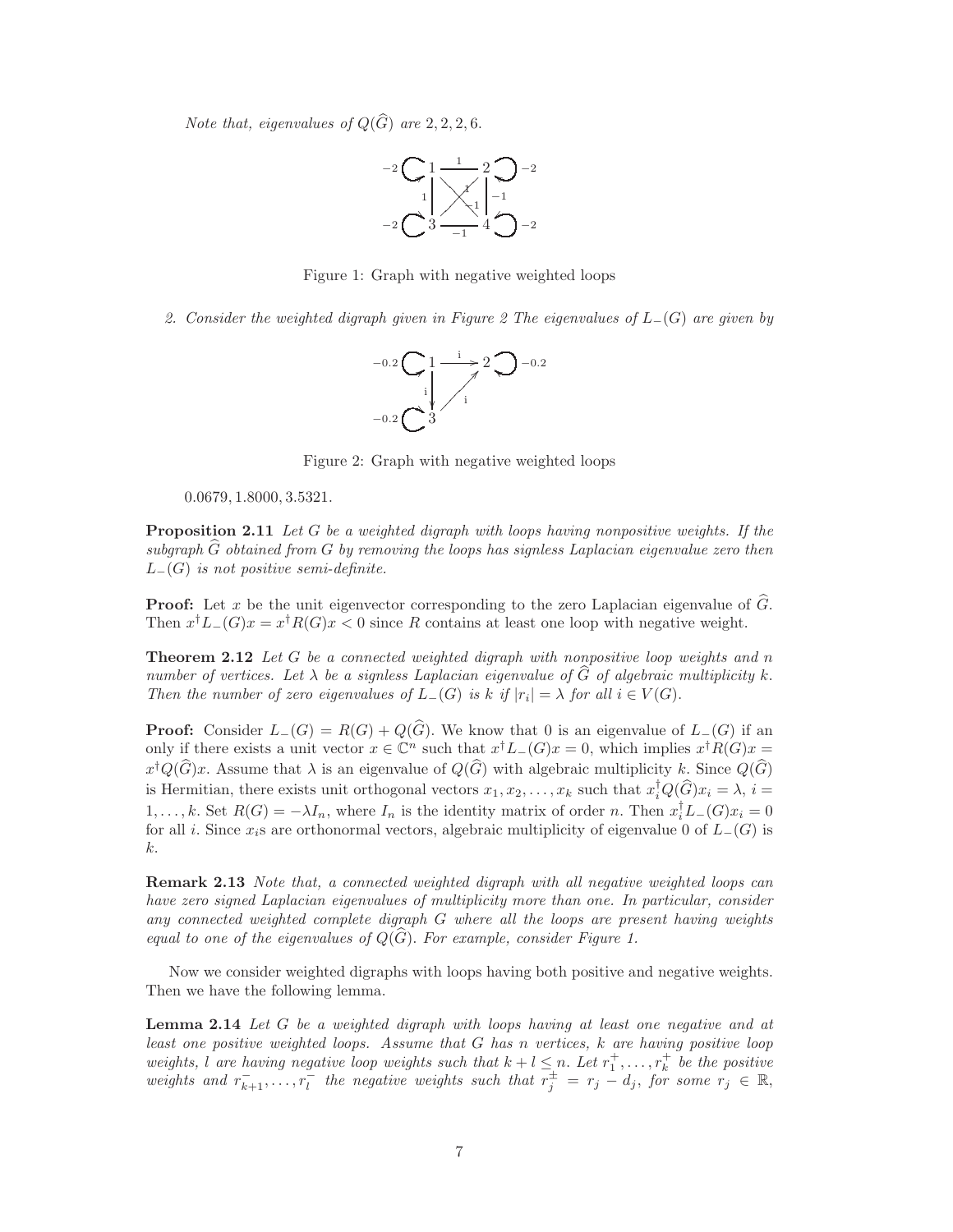$j = 1, \ldots, k, k + 1, \ldots, l, \ldots, n$  where  $d_j$  is the degree of jth vertex of  $\widehat{G}$ . Then  $L_{\pm}(G)$  is *positive semi-definite if and only if*

$$
diag\{r_1, r_2, \ldots, r_n\} + A(\tilde{G})
$$

*is positive semi-definite.*

**Proof:** Without loss of generality, assume that the first k vertices are having loops with positive weights, second l vertices are having loops with negative weights, and the remaining (if any) vertices have no loops. For any nonzero  $x\in\mathbb{C}^n,$ 

$$
x^{\dagger}L_{\pm}(G)x = x^{\dagger} \begin{bmatrix} R_{+} & 0 & 0 \\ 0 & R_{-} & 0 \\ 0 & 0 & R_{0} \end{bmatrix} x + x^{\dagger}Q(\widehat{G})x
$$
  
=  $x^{\dagger}(\text{diag}\{r_{1}, r_{2}, \ldots, r_{n}\} + A(\widehat{G}))x$ 

where  $R_+ = \text{diag}\{r_1^+, \ldots, r_k^+\}$ ,  $R_- = \text{diag}\{r_1^-, \ldots, r_l^-\}$  and  $R_0 = \text{diag}\{r_{l+1}, \ldots, r_n\}$ . Hence, the result follows.

Theorem 2.15 *Let* G *be a weighted digraph with loops having both positive and negative weighted loops. The number of zero eigenvalues of*  $L_{\pm}(G)$  *is equal to the number of zero eigenvalues of* diag $\{r_1, r_2, \ldots, r_n\} + A(G)$  *where*  $r_j^{\pm} = r_j - d_j, j = 1, \ldots, n$  *and*  $r_j^{\pm}$  *is the weight of the loop at* j*th vertex.*

Proof: The proof follows by Lemma 2.14.

Example 2.16 *Consider the weighted digraph in Figure 3. The signed Laplacian is*



Figure 3: Graph  $G$  with negative and positive weighted loops

$$
L_{\pm}(G) = \begin{bmatrix} 1 & 0 & 0 & -2 \\ 0 & 0 & 0 & 0 \\ 0 & 0 & 0 & 0 \\ -2 & 0 & 0 & 4 \end{bmatrix} = \begin{bmatrix} -1 & 0 & 0 & 0 \\ 0 & 0 & 0 & 0 \\ 0 & 0 & 0 & 0 \\ 0 & 0 & 0 & 2 \end{bmatrix} + \begin{bmatrix} 2 & 0 & 0 & -2 \\ 0 & 0 & 0 & 0 \\ 0 & 0 & 0 & 0 \\ -2 & 0 & 0 & 2 \end{bmatrix}.
$$

## 3 Graph structure for pure and mixed states

The approach of identifying the density matrix representations of quantum states by density matrices of unweighted undirected graphs was introduced in [5] and extended in [6] for weighted graphs. However, the recent development of signless Laplacian matrix associated with a graph has not been gainfully used in both [5] and [6] to define density matrix associated with the graph. Thus, the results in [6] could not capture interesting connections between the properties of density matrices defined by a graph and topology of the graph. In this section, we use the Laplacian matrices defined in the last section to define density matrix associated with a weighted digraph. Further, we describe how the topological structure of the graph dictates whether the corresponding density matrices represent pure or mixed states.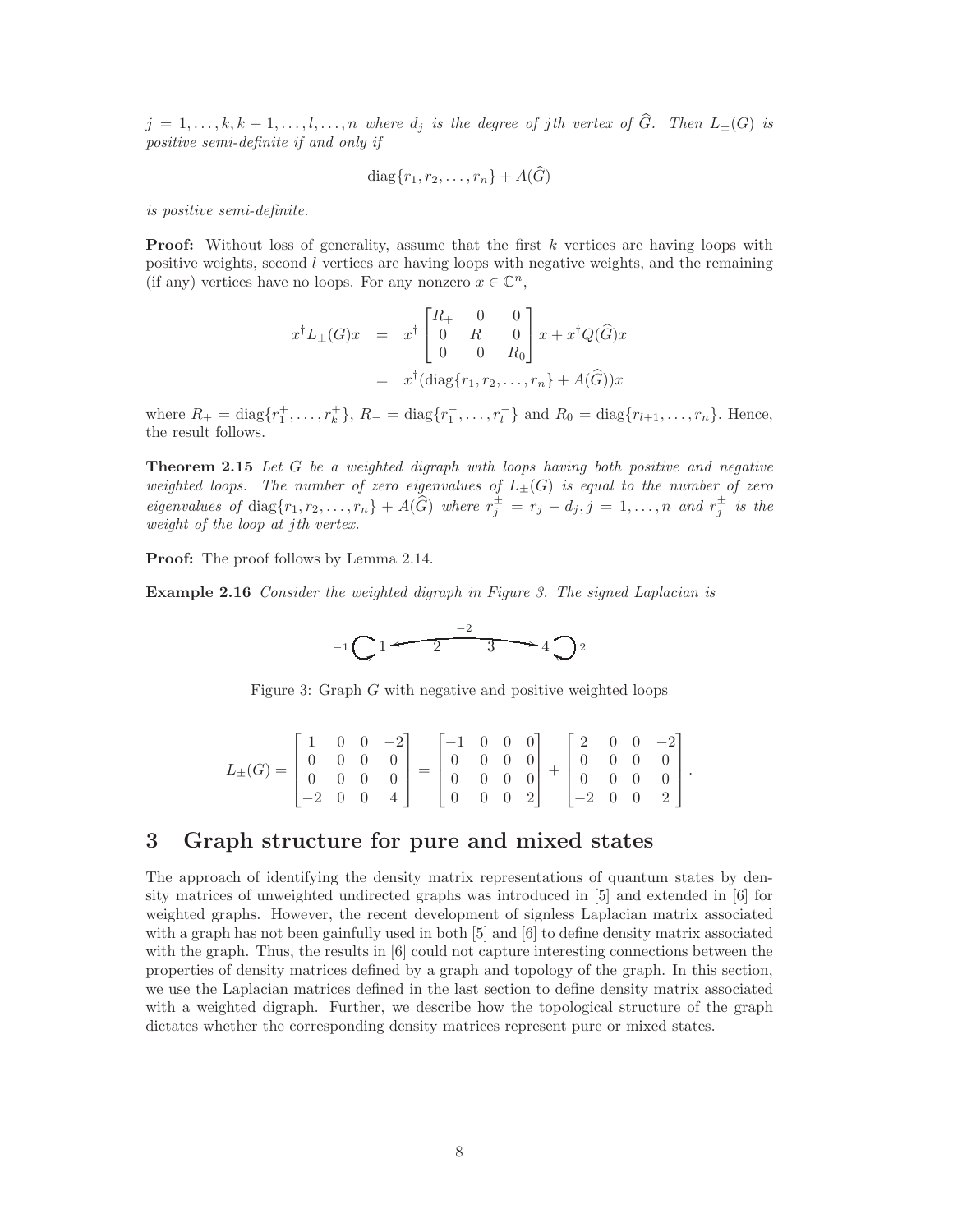#### 3.1 Pure States and Mixed States

Recall that density matrix representation of a quantum state is a Hermitian positive semidefinite matrix with unit trace. The density matrix  $\sigma$  corresponding to a state is called pure if  $\text{Tr}(\sigma^2) = 1$  and mixed if  $\text{Tr}(\sigma^2) < 1$ . A quantum state, in general, can also be represented as

$$
\sigma = \sum_{i} p_i |\psi_i\rangle\langle\psi_i|,\tag{7}
$$

where  $0 \neq |\psi_i\rangle \in \mathbb{C}^2$  with norm one and  $\sum_i p_i = 1, 0 \leq p_i \leq 1$ . Thus  $\sigma$  is a convex combination of rank one matrices, in particular, rank one projections. If  $\sigma$  is just a projection with rank one then  $\sigma$  is a pure state, otherwise, a mixed state.

We define density matrices associated with a weighted digraph. We denote an weighted complete bipartite digraph without loops of order n by  $K_n$ .

**Definition 3.1** *The density matrix*  $\sigma_G$  *associated with an weighted digraph* G *are given by* 

$$
\sigma_G := \frac{1}{\text{Tr}(K(G))} K(G)
$$
\n(8)

*where*

- $K(G) = L(G)$  when G is without a loop
- $K(G) = Q(G)$  when either G is without a loop or having loops with nonnegative weights
- K(G) = L−(G) *when* G *is with loops having nonpositive weights and* L−(G) *is positive semi-definite*
- $K(G) = L_{\pm}(G)$  when G contains loops with positive weights, negative weights and  $L_{\pm}(G)$ *is positive semi-definite.*

Theorem 3.2 *The density matrix defined by Laplacian or signless Laplacian matrix of a weighted digraph* G *without loops has rank one if and only if the graph is*  $K_2$  *or*  $\hat{K}_2$  :=  $K_2 \sqcup v_1 \sqcup v_2 \sqcup \ldots v_{n-2}$ , where  $v_1, v_2, \ldots, v_{n-2}$  are isolated vertices.

**Proof:** Assume that  $\sigma_G$  has rank one and G contains n vertices. Then  $\sigma_G$  has eigenvalue 1 with multiplicity one (since trace of  $\sigma_G = 1$ ) and 0 is an eigenvalue of multiplicity  $n-1$ . If  $n = 2$  then obviously  $G = K_2$ . If  $n \neq 2$  then by Corollary 2.7, G contains  $n - 1$  connected components. Thus  $G = K_2$ .

Conversely, suppose  $G = K_2$  or  $\widehat{K}_2$ . Then the eigenvalues of  $\sigma_G$  are 0 with multiplicity  $n-1$  for  $G = \hat{K}_2$  and multiplicity 1 for  $G = K_2$ , and 1 with multiplicity one. Hence the result follows.

Remark 3.3 *We mention that the same result has been obtained in [5] for unweighted undirected graphs.*

**Corollary 3.4** Let G be a weighted digraph without loops isomorphic to  $K_2$  or  $\tilde{K}_2$ . Then  $\sigma_G$ *constructed by* L(G) *or* Q(G) *represents a pure state.*

**Proof:** The density matrix  $\sigma_G$  has a simple eigenvalue 1 and other eigenvalues are zeros. Since trace of any matrix is sum of the eigenvalues of the matrix, we have  $\text{Tr}(\sigma_G) = 1$  and  $\text{Tr}(\sigma_G^2) = 1$ . Thus the result follows.

Corollary 3.5 *Let* G *be a weighted digraph without loops of order* n *that is not isomorphic to*  $K_2$  *and*  $\hat{K}_2$ *. Then*  $\sigma_G$  *constructed by*  $L(G)$  *or*  $Q(G)$  *represents a mixed state.*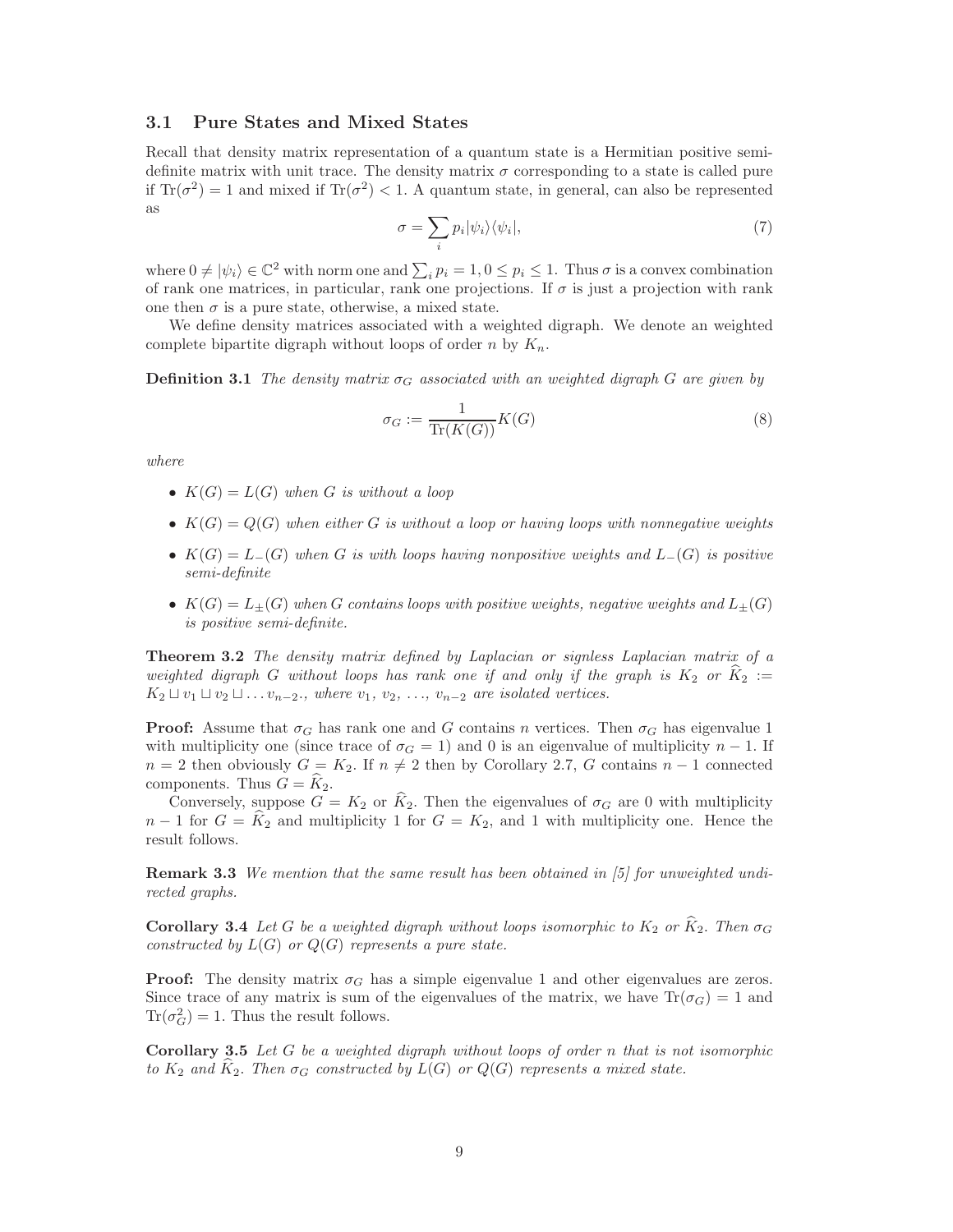**Proof:** Let the eigenvalues of  $\sigma(G)$  be  $\lambda_1 \leq \lambda_2 \leq \ldots \leq \lambda_n$ . By the definition of  $\sigma_G$  we have  $\text{Tr}(\sigma_G) = 1$  as  $\sum_{i=1}^n \frac{\lambda_i}{d(G)} = 1$  where  $d(G) = \sum_{i=1}^n \lambda_i$ . Then the eigenvalues of  $\sigma_G^2$  are  $\frac{\lambda_1^2}{d(G)^2}, \frac{\lambda_2^2}{d(G)^2}, \ldots, \frac{\lambda_n^2}{d(G)^2}$ . Thus

$$
\text{Tr}(\sigma_G^2) = \frac{\sum_{i=1}^n \lambda_i^2}{d(G)^2} = \frac{d(G)^2 - 2\sum_{i \neq j, i, j=1}^n \lambda_i \lambda_j}{d(G)^2} < 1.
$$

Hence G represents a mixed state.

Example 3.6 *1. Consider the graph in Figure 4 which represents a pure state.*

1 2  $3 \xrightarrow{w_{34}} 4$  5 6

Figure 4: Pure state given by  $K_2$  along with 4 isolated nodes

*2. Consider the graph in Figure 5 which represents a mixed state.*

1  $2 \frac{w_{23}}{w_{43}} 3 \leftarrow 5$  6



The digraph  $O_1$  denotes a digraph with one vertex and the vertex contains a directed weighted loop.

Theorem 3.7 *The density matrix of order* n *defined by signless Laplacian matrix associated with a weighted digraph* G *with loops having nonnegative weights has rank one if and only if the graph is*  $O_1 := O_1 \sqcup v_1 \sqcup v_2 \sqcup \ldots v_{n-1}$ *, where*  $v_1, v_2, \ldots, v_{n-1}$  *are isolated vertices without loops.*

**Proof:** Assume that the density matrix  $\sigma_G$  of G constructed by the signless Laplacian of the graph and  $G$  contains  $n$  vertices with at least one vertex contains a directed loop. Obviously, the matrix  $\sigma_G$  has rank 1 if and only if any submatrix of  $\sigma_G$  of order  $\geq 2$  is singular. Without loss of generality assume that the first vertex  $v_1$  is attached with a directed loop. Then the following cases arise.

Case-I: The vertex  $v_1$  is linked by a directed edge with another vertex say the second vertex  $v_2$ . In this case, if we consider the  $2 \times 2$  submatrix of  $\sigma_G$  constructed by the intersection of the 1st row, 2nd row, 1st column and 2nd column of  $\sigma_G$  then this is a matrix with nonzero determinant. Hence rank of  $\sigma_G$  is at least 2.

Case-II: Any two vertices without loops say  $v_i$  and  $v_j$  are linked by a directed edge. In this case, if we consider the  $2 \times 2$  submatrix of  $\sigma_G$  constructed by the intersection of the 1st row, ith row, 1st column and ith column of  $\sigma_G$  then this is a matrix with nonzero determinant. Hence rank of  $\sigma_G$  is at least 2.

Case-III: All the vertices are isolated without loops except two vertices say the 1st and the 2nd vertex. Then, if we consider the  $2 \times 2$  submatrix of  $\sigma_G$  constructed by the intersection of the 1st row, 2nd row, 1st column and 2nd column of  $\sigma_G$  then this is a matrix with nonzero determinant. Hence rank of  $\sigma_G$  is at least 2.

Case-IV: All the vertices are isolated without loops except the 1st vertex. Then the density matrix  $\sigma_G$  is of rank 1.

Hence the desired result follows.

Corollary 3.8 *Let* G *be a weighted digraph with loops having nonnegative weights and is isomorphic to*  $\overline{O}_1$ . Then  $\sigma_G$  defined by the signless Laplacian of G represents a pure state.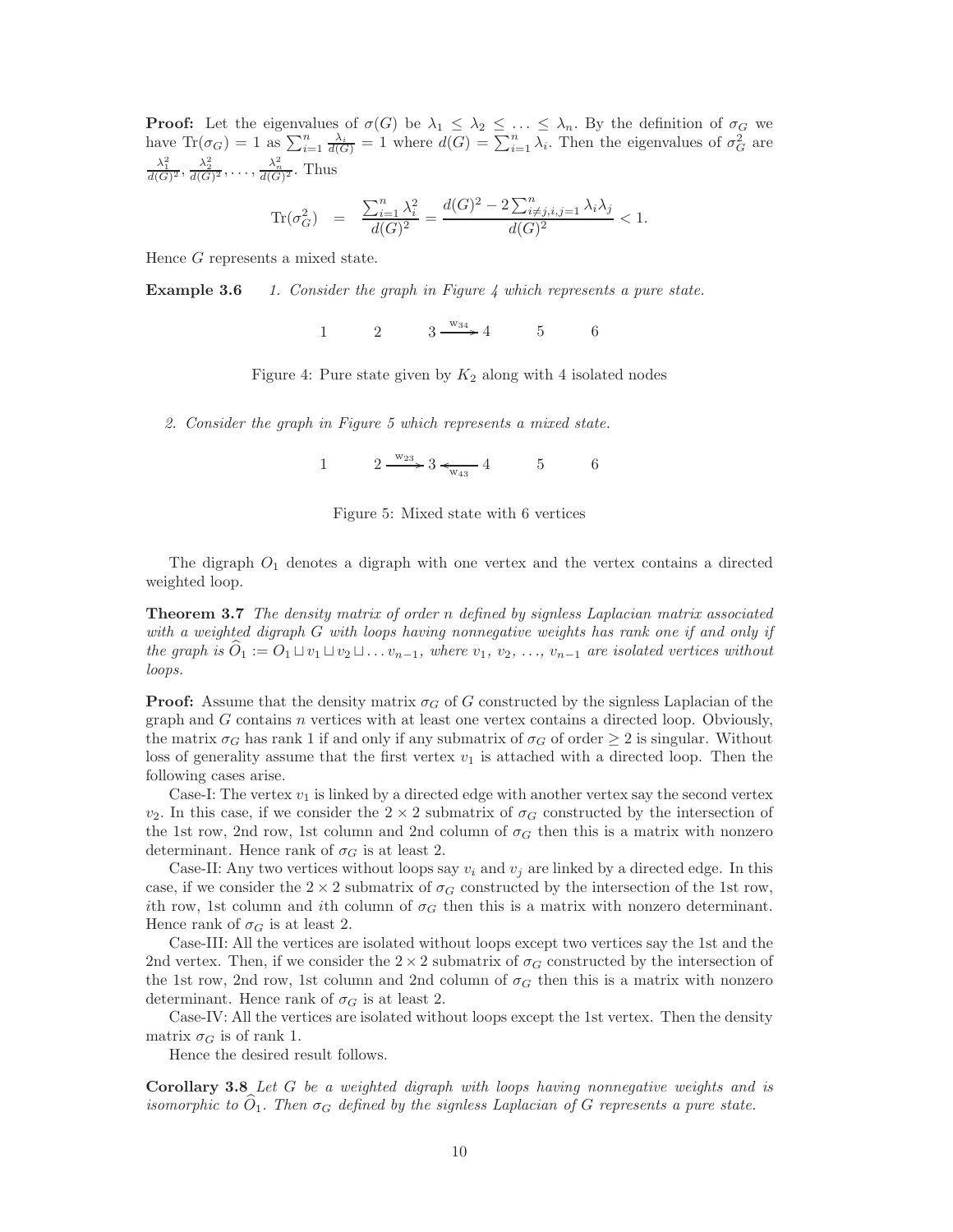Corollary 3.9 *Let* G *be a weighted digraph with loops having nonnegative weights of order n* that is not isomorphic to  $\hat{O}_1$ . Then  $\sigma_G$  defined by the signless Laplacian of G represents a *mixed state.*

Example 3.10 *1. Consider the graph in Figure 6 which represents a pure state.*

1  $2 r_3 \bigodot 3$  4 5 6

Figure 6: Pure state given by  $O_1$  along with a single loop

*2. Consider the graph in Figure 7 which represents a mixed state.*

 $r_1 \bigodot 1$   $2 \frac{w_{23}}{ } 3 \frac{w_{34}}{ } 4$  5 6

Figure 7: Mixed state with 6 vertices

**Remark 3.11** *Realization of* 1*-qubit by weighted digraph: Consider the graph*  $G = K_2$  *for a*  $pure state with edge weight w \in \mathbb{S}_1^+$ . *Then the corresponding density matrix with respect to the Laplacian matrix is given by*

$$
\sigma_G = \frac{1}{2}L(G) = \frac{1}{2}\begin{bmatrix} 1 & -w \\ -\overline{w} & 1 \end{bmatrix},
$$

where  $w = e^{i\phi}, 0 \leq \phi \leq 2\pi$ . The eigenvalues of  $\sigma_G$  are 0 and 1 corresponding to eigenvectors  $|\psi_1\rangle = \frac{1}{\sqrt{2}}$  $2|z_1|$  $\int z_1$  $\overline{w}z_1$ 1 *and*  $|\psi_2\rangle = \frac{1}{\sqrt{2}}$  $2|z_2|$  $\begin{bmatrix} z_2 \end{bmatrix}$  $-\overline{w}z_2$ *respectively, where*  $0 \neq z_1, z_2 \in \mathbb{C}$ *. Thus the pure state is given by*  $\sigma = |\psi_2\rangle \langle \psi_2|$ . *Setting*  $z_2 = re^{i\theta}, |z_2| = r > 0, 0 \le \theta \le 2\pi$ , the vector *representation of the pure state is given by*

$$
\begin{array}{rcl}\n|\psi\rangle & = & e^{i\theta} \left(\frac{1}{\sqrt{2}}|0\rangle - \frac{1}{\sqrt{2}} e^{-i\phi}|1\rangle\right), \\
& \equiv & \frac{1}{\sqrt{2}}|0\rangle - \frac{1}{\sqrt{2}} e^{-i\phi}|1\rangle\n\end{array}
$$

*where*  $|0\rangle$  =  $\lceil 1 \rceil$  $\overline{0}$ 1 *and*  $|1\rangle$  =  $\lceil 0$ 1 1 . *Further, the density matrix with respect to the signless Laplacian matrix is given by*

$$
\sigma_G = \frac{1}{2}Q(G) = \frac{1}{2}\begin{bmatrix} 1 & w \\ \overline{w} & 1 \end{bmatrix}.
$$

*Following a similar approach, as above, the corresponding vector representation of the pure state is given by*

$$
|\psi\rangle \equiv \frac{1}{\sqrt{2}}|0\rangle + \frac{1}{\sqrt{2}}e^{-i\phi}|1\rangle, 0 \le \phi \le 2\pi.
$$

Now we consider weighted graphs with loops having nonpositive weights. We denote  $S_n, n \geq 2$ , a star graph with *n* vertices.

Theorem 3.12 *Consider a weighted digraph* G *consisting of a weighted digraph* Gb *without loops having n number of vertices and loops at each vertex of G with equal weights* −λ *where* λ *is a signless Laplacian eigenvalue of*  $\widehat{G}$  *with multiplicity*  $n - 1$ . *Then*  $\sigma(G) = \frac{1}{\text{Tr}(L-(G))}L-(G)$ *represents a pure state.*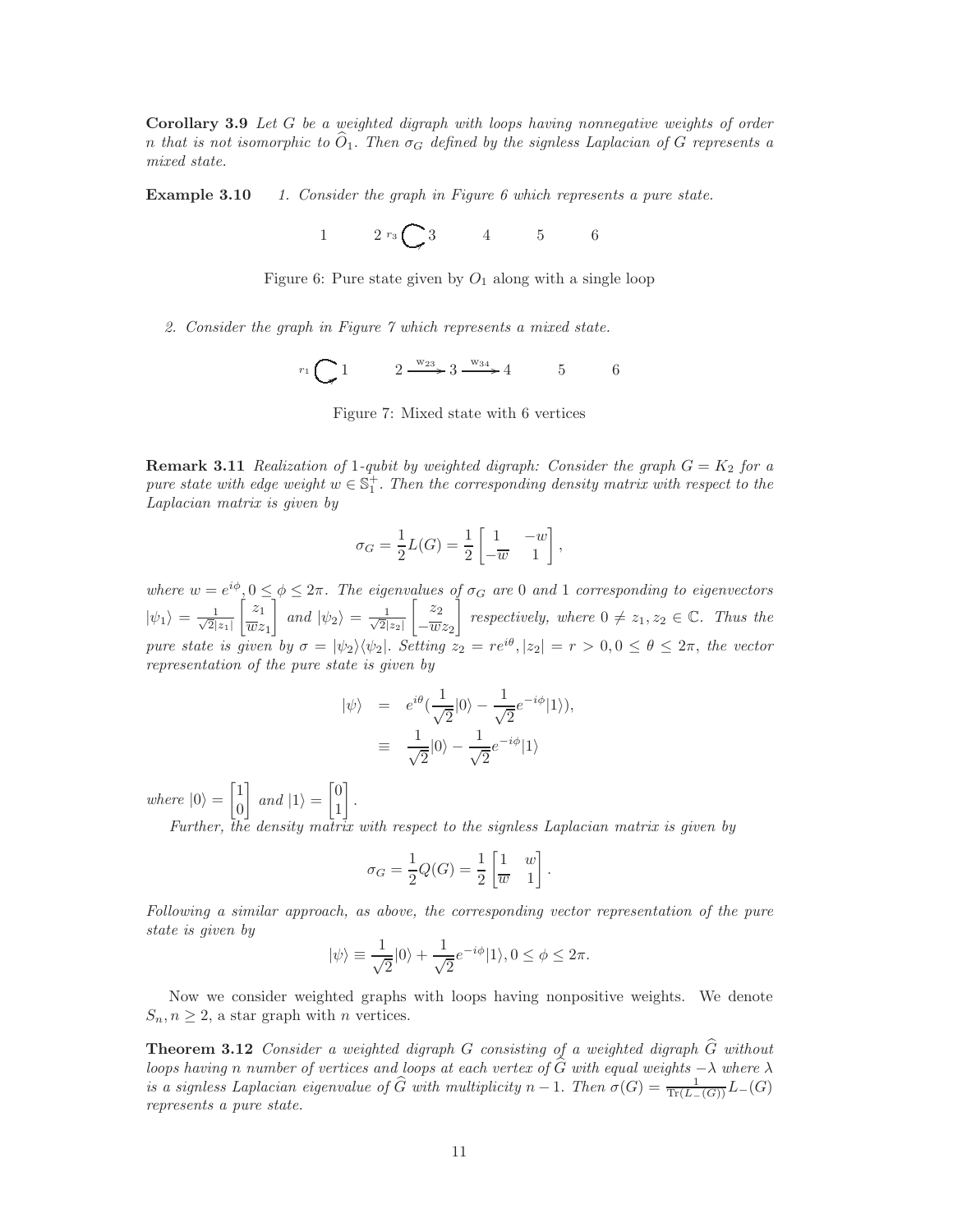**Proof:** By Lemma 2.9,  $\sigma(G)$  is positive semi-definite. However,  $n-1$  number of eigenvalues of  $L_{-}(G)$  are zero since  $\lambda$  is an eigenvalue of  $Q(G)$  of algebraic multiplicity  $n-1$ . Therefore, rank of  $\sigma(G)$  is one. Hence the result follows.

Corollary 3.13 *Consider a weighted digraph* G *consists of a weighted digraph* Gb *without loops having* n *number of vertices and loops at each vertex of* Gb *with equal weights* −λ *where* λ *is a signless Laplacian eigenvalue of*  $\widehat{G}$  *with multiplicity*  $k < n - 1$ . *Then*  $\sigma(G) = \frac{1}{\text{Tr}(L-(G))}L(G)$ *represents a mixed state.*

**Example 3.14** 1. Consider  $G = K_n$  along with loops at each vertex of equal weights  $-n/(n-1)$ . *Then*  $\sigma(G) = \frac{1}{\text{Tr}(L-(G))}L_-(G)$  *represents a pure state. For instance, con* $sider n = 3$  *in Figure 8.* 



Figure 8: Pure state given by  $K_3$  along with negative weighted loops

2. Consider  $G = S_n$  along with loops at each vertex of equal weights  $-1$ . Then  $\sigma(G) = \frac{1}{\text{Tr}(L-(G))}L-(G)$  represents a mixed state. For example, consider  $n = 4$  in Figure 9.



Figure 9: Mixed state given by  $S_4$  along with negative weighted loops

Now we consider graphs with both positive and negative weighted loops.

Theorem 3.15 *Let* G *be a weighted digraph with loops having at least one negative and at least one positive weighted loops. Assume that* G *has* n *vertices,* k *are having positive loop weights, l* are having negative loop weights such that  $k + l \leq n$ . Let  $r_1^+, \ldots, r_k^+$  be the positive weights and  $r_{k+1}^-, \ldots, r_l^-$  the negative weights such that  $r_j^{\pm} = r_j - d_j, j = 1, \ldots, k, k + l$  $1, \ldots, l, \ldots, n$  where  $d_j$  is the degree of jth vertex of  $\widehat{G}$ *. Then* G represents a pure state if and *only if*

$$
diag\{r_1, r_2, \ldots, r_n\} + A(\tilde{G})
$$

*has rank one.*

**Proof:** The proof follows from the construction of  $L_{\pm}(G)$  and Lemma 2.14.

However, we can construct a class of pure states by using the construction mentioned in the following corollary.

Corollary 3.16 *Consider a digraph* Gb *without loops having* n *vertices that represents a pure state obtained by signless Laplacian matrix*  $Q(G)$ *, that is, only two vertices of*  $G$ *, say ith and j*th of  $\widehat{G} = (V, E)$  are linked having edge weight  $w_{ij} \in \mathbb{C}$ , rest of the vertices are isolated.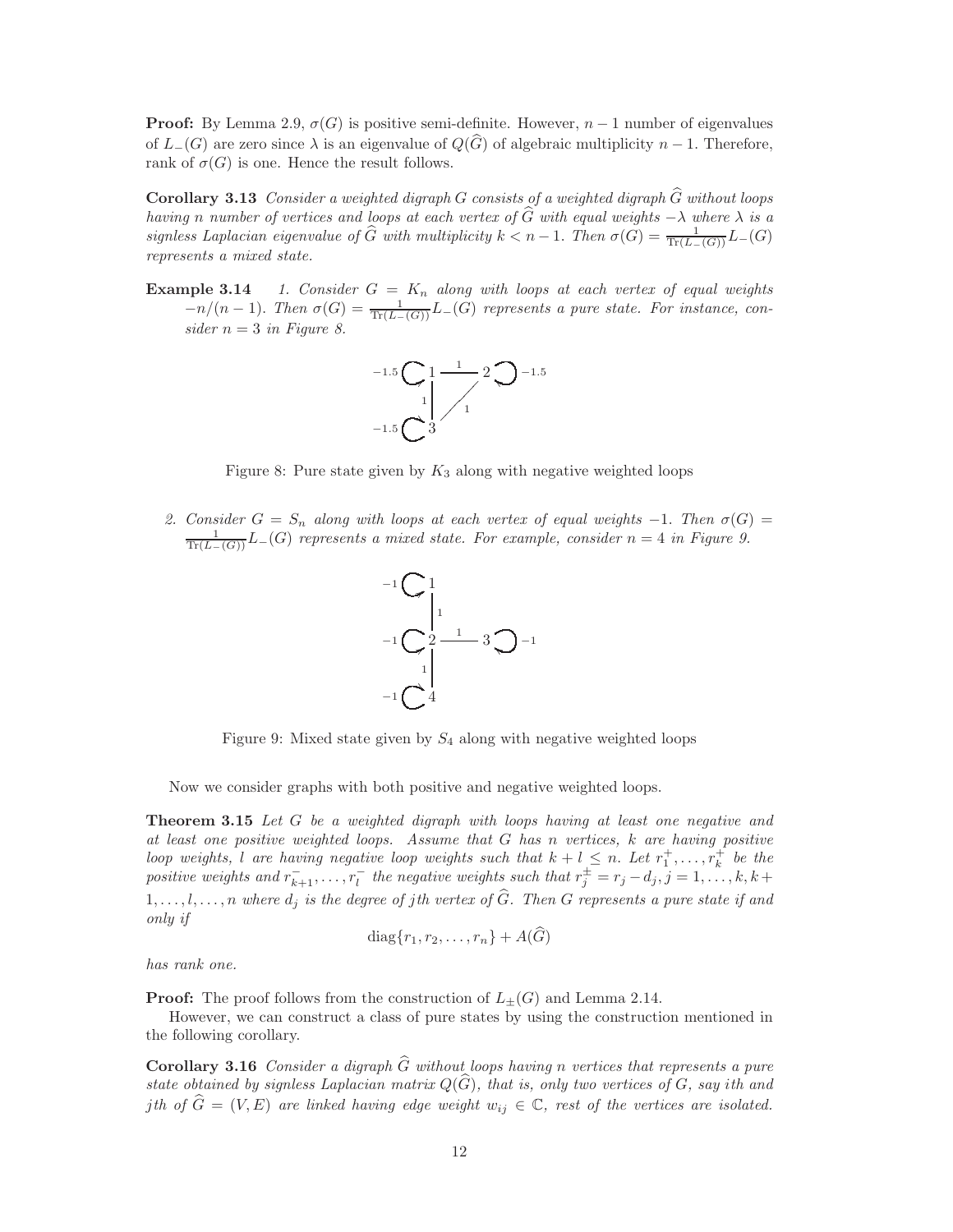$Define \ r_i^+ = r_i^2 - |w_{ij}| \ and \ r_j^- = r_j^2 - |w_{ij}| \ where \ r_i, r_j \in \mathbb{R}_+ \ such \ that \ r_i^2 + r_j^2 = 1 \ and$  $r_i r_j = |w_{ij}|$ . Then the graph G constructed by G along with loops introduced at the *i*th and *i*th vertices having weights  $r_i^+$  and  $r_j^-$  respectively, provides a pure state defined by  $L_{\pm}(G)$ .

**Proof:** Note that, all the entries of  $L_{\pm}(G) = (l_{pq})$  are given by

$$
(L_{\pm}(G))_{pq} = \begin{cases} r_i^2, & \text{if } p = q = i \\ r_j^2, & \text{if } p = q = j \\ w_{ij}, & \text{if } p = j, q = j \\ \overline{w}_{ij}, & \text{if } p = j, q = i \\ 0 & \text{otherwise.} \end{cases}
$$

Obviously,  $L_{+}(G)$  is Hermitian, positive semi-definite and  $Tr(L_{+}(G)) = 1$ . Further, rank of  $L_{\pm}(G) = 1$ . Therefore, G represents a pure state.

## 4 Graph structure of entangled pure states

In this section, we provide weighted digraphs whose density matrices represent entangled pure states. Because of the potential applications offered by pure entangled states, they are of immense importance in quantum information and computation. This forms the basis for studying the properties of such states from a graph theoretic approach.

1. *Bell States*: For two-qubit systems, Bell states [1] are maximally entangled states represented as

$$
|\phi\rangle_{12}^{\pm} = \frac{1}{\sqrt{2}} [ |00\rangle_{12} \pm |11\rangle_{12} ],
$$
  

$$
|\psi\rangle_{12}^{\pm} = \frac{1}{\sqrt{2}} [ |01\rangle_{12} \pm |10\rangle_{12} ].
$$
 (9)

For example, consider the graphs with four vertices in Figure 10. The density matrices

$$
10 \xrightarrow{\qquad 1} 30 \xrightarrow{\qquad 1} 40 \qquad 10 \qquad 20 \xrightarrow{\qquad 1} 30 \qquad 40
$$

Figure 10:  $G_1$  and  $G_2$ 

are given by  $\sigma(G_i) = \frac{K(G_i)}{\text{Tr}(K(G_i))}$ ;  $K(G_i) \in \{L(G_i), Q(G_i)\}\$  where  $\sigma(G_1) = |\phi\rangle^+_{12} \langle \phi|^+_{12}$  and  $\sigma(G_2) = |\psi\rangle^+_{12} \langle \psi|^{+}_{12}$ . In order to produce the Bell states of the form  $\frac{1}{\sqrt{\ }}$  $\frac{1}{2}$ [|00\ +  $e^{i\delta}$ |11\] and  $\frac{1}{\sqrt{2}}$  $\frac{1}{2} [ |01\rangle + e^{i\delta} |10\rangle ]$  using  $G_1$  and  $G_2$ , one has to replace the edge weights by a factor  $e^{i\delta}$  and edge will be unidirectional.

2. *General* 2*-qubit and* 3*-qubit entangled states*: Consider the graph in Figure 11 for the

$$
|a|^2-|ab|\left(\bigcup 10\right)^{a\overline{b}}\right) = 40\bigcup |b|^2-|ab|
$$

Figure 11: Graph G

general two-qubit state  $|\Psi\rangle = a |00\rangle + b |11\rangle$ , where  $a, b \in \mathbb{C} \setminus \{0\}$  and  $|a|^2 + |b|^2 = 1$ . The density matrix associated with G is given by  $\sigma(G) = \frac{L_{\pm}(G)}{\text{Tr}(L_{\pm}(G))} = |\Psi\rangle \langle \Psi|$ . The graph for a general 3-qubit state,  $|\Phi\rangle = a |000\rangle + b |111\rangle$ , will follow similarly by considering 8 vertices where only the first and the last vertices will be linked.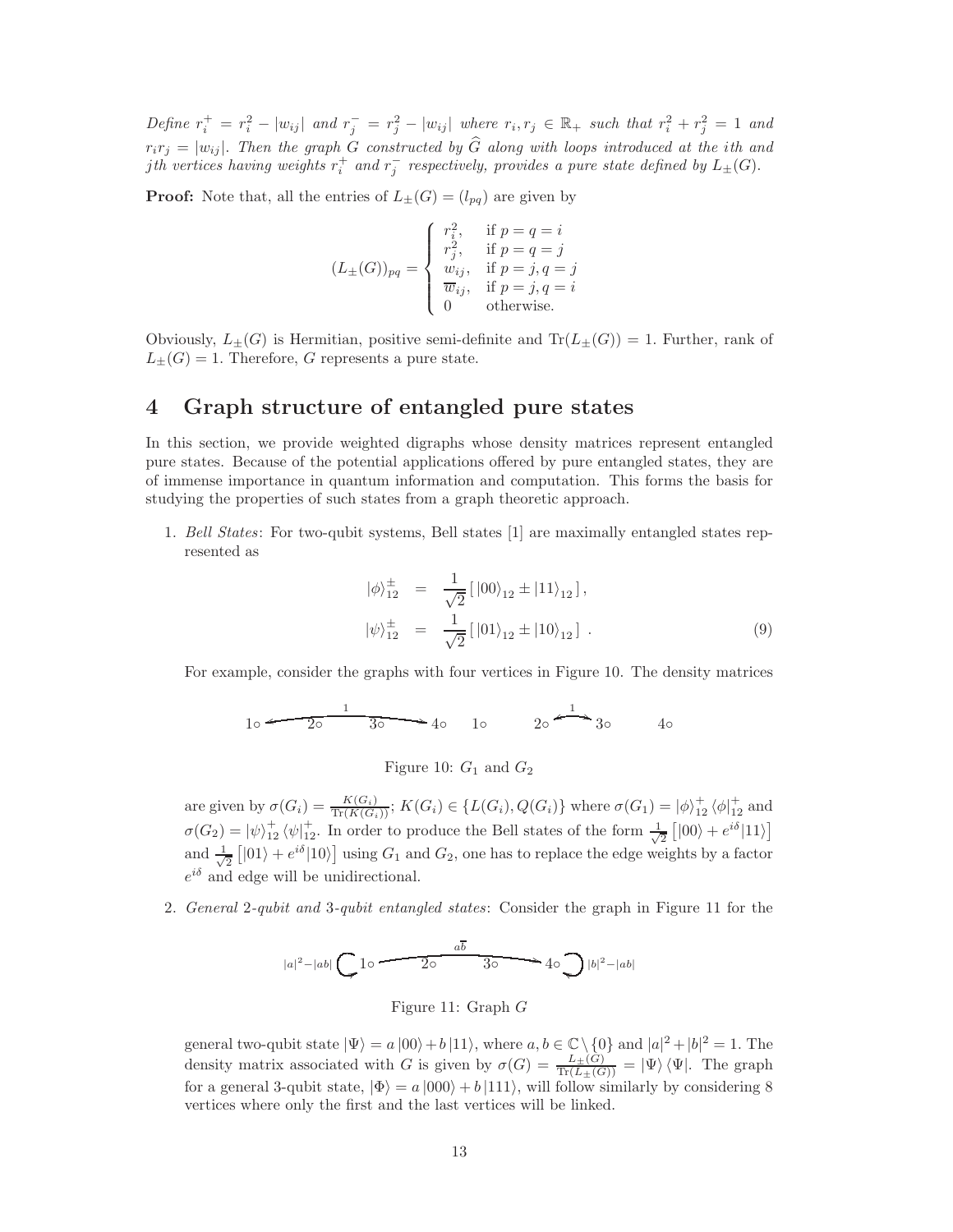3. *Three-qubit GHZ and W States*: Three qubit states can be separated into two inequivalent classes, namely GHZ class and W class [15, 16]. These classes have distinct properties and cannot be converted into one another by performing Stochastic Local Operations and Classical Communication (SLOCC). We have already shown that the graph of a general three-qubit GHZ state will be similar to Fig. (11). For specific cases of  $a = b = \frac{1}{\sqrt{2}}$  $\frac{1}{2}$ , the eight orthogonal GHZ states are,

$$
|\psi\rangle_{123}^{(1),(2)} = \frac{1}{\sqrt{2}}[|000\rangle \pm |111\rangle],
$$
  
\n
$$
|\psi\rangle_{123}^{(3),(4)} = \frac{1}{\sqrt{2}}[|001\rangle \pm |110\rangle],
$$
  
\n
$$
|\psi\rangle_{123}^{(5),(6)} = \frac{1}{\sqrt{2}}[|010\rangle \pm |101\rangle],
$$
  
\n
$$
|\psi\rangle_{123}^{(3),(4)} = \frac{1}{\sqrt{2}}[|011\rangle \pm |100\rangle],
$$
  
\n(10)

The graphs corresponding to Eq. (12) are given in Figures 12,13, 14, 15.



$$
10 \t 20 \t 30 \t 40 \t 50 \t 60 \t 70 \t 80
$$

### Figure 15:  $G_4$

and the density matrices associated with  $G_1, G_2, G_3, G_4$  are given  $\sigma(G_i) = \frac{K(G_i)}{\text{Tr}(K(G_i))}$ where  $K(G_i) \in \{L(G_i), Q(G_i)\}\$ , and  $\sigma(G_1) = |\psi\rangle_{123}^{(1),(2)} \langle \psi |_{123}^{(1),(2)}, \sigma(G_2) = |\psi\rangle_{123}^{(3),(4)} \langle \psi |_{123}^{(3),(4)},$  $\sigma(G_3) = |\psi\rangle_{123}^{(5),(6)} \langle \psi|_{123}^{(5),(6)}, \sigma(G_4) = |\psi\rangle_{123}^{(7),(8)} \langle \psi|_{123}^{(7),(8)}.$ The general three-qubit W state is given as  $|\psi\rangle_{123}^{W} = a|001\rangle + b|010\rangle + c|100\rangle$  where  $|a|^2 + |b|^2 + |c|^2 = 1$ . The graph representation of  $|\psi\rangle_{123}^W$  is given in Figure 16.

The density matrix for the W class of states can be expressed as  $\sigma(G) = \frac{L-(G)}{\text{Tr}(L-(G))}$ . For a specific case where  $a = b = c = \frac{1}{\sqrt{2}}$  $\frac{1}{3}$ , Figure 17 represents the graphical representation for a standard W state. It is evident that the graphs for GHZ and W classes are completely distinct from each other. Therefore, using our approach one can easily identify whether a given three-qubit state belongs to a GHZ class or W class.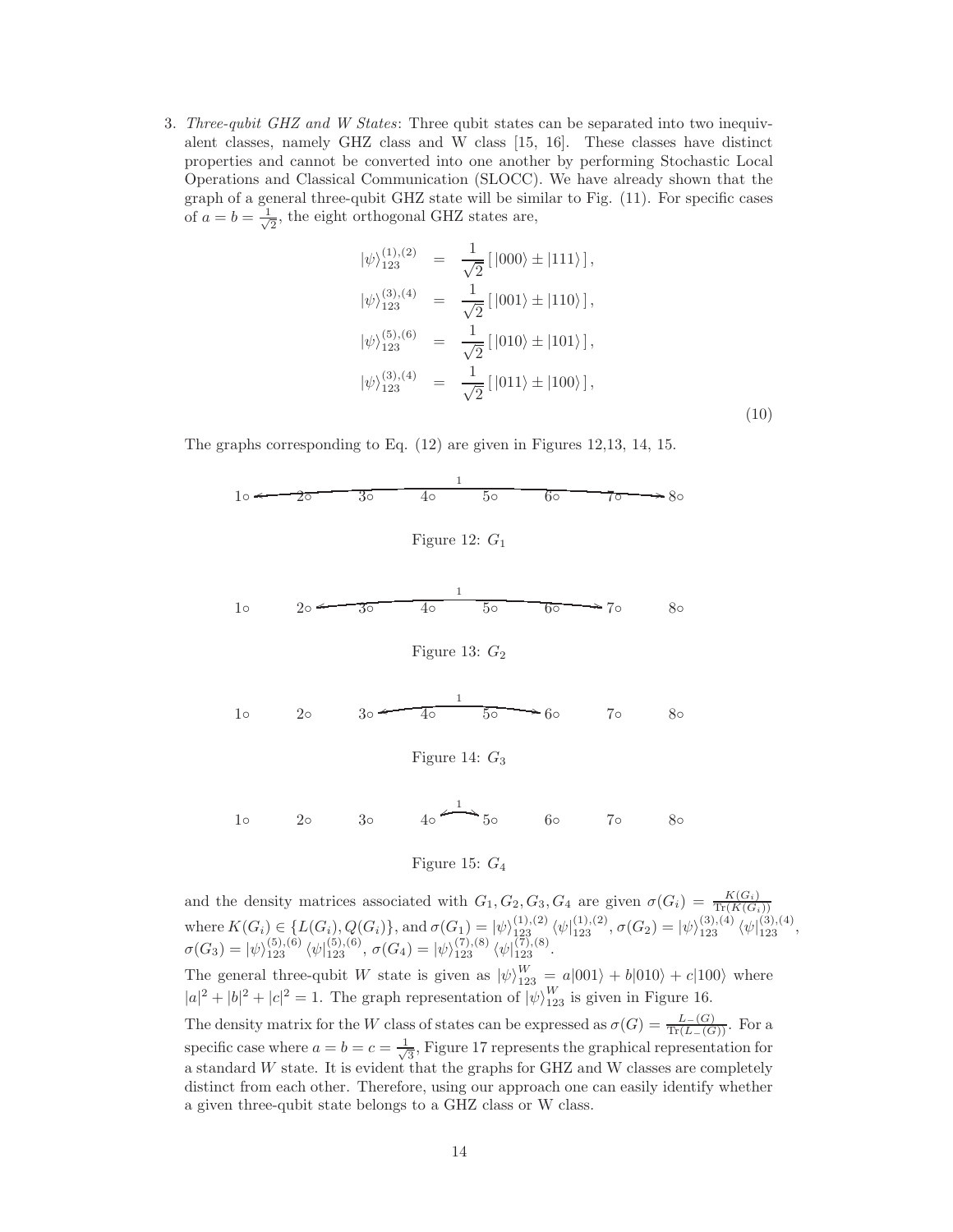

Figure 17: G

Similar to  $G_i$ ,  $i = 1, ..., 4$  graphs with 8 vertices, graphs with 16 vertices can be produced which will provide the GHZ states with 4-qubits. By similar graphs, we mean graphs with 16 nodes, one edge which connects the *i*th and  $(17 - i)$ th vertices,  $i = 1, \ldots, 8$ having edge weight 1. Similarly one can also obtain the graph for a four qubit W state.

4. *Cluster and Chi states*: The four qubit cluster [17] and Chi [18] states are given by  $|\psi\rangle_{1234} = \frac{1}{2}(|0000\rangle) + |0101\rangle + |1010\rangle - |1111\rangle)$  and  $|\phi\rangle_{1234} = \frac{1}{2}(|0000\rangle) + |0101\rangle + |1011\rangle |1110\rangle$ ), respectively. The corresponding graphs for these two states are given in Figures 18 and 19, respectively. The two states are different as evident from the edge weights.

<sup>−</sup><sup>2</sup> <sup>1</sup>◦ <sup>8</sup> 1 −1 1 ❊ ❊ ❊ ❊ ❊ ❊ ❊ ❊ 6◦ <sup>−</sup><sup>2</sup> f −1 2◦ 3◦ 4◦ 5◦ 7◦ 8◦ <sup>−</sup><sup>2</sup> 11◦ \* −1 −1 ②②②②②②②② 16◦ <sup>−</sup><sup>2</sup> t 9◦ 10◦ 12◦ 13◦ 14◦ 15◦

Figure 18: G



#### Figure 19: G

Similarly, the density matrices corresponding to Cluster and Chi states are represented by  $\sigma(G_i) = \frac{L_{-}(G_i)}{\text{Tr}(L_{-}(G_i))}$  where  $\sigma(G_1) = |\psi\rangle_{1234} \langle \psi|_{1234}$ , and  $\sigma(G_2) = |\phi\rangle_{1234} \langle \phi|_{1234}$ .

5. *Brown State*: Consider the graph G with 32 vertices given in Figure (20). The isolated vertices are not shown in the graph and the weights of the edges and loops are as given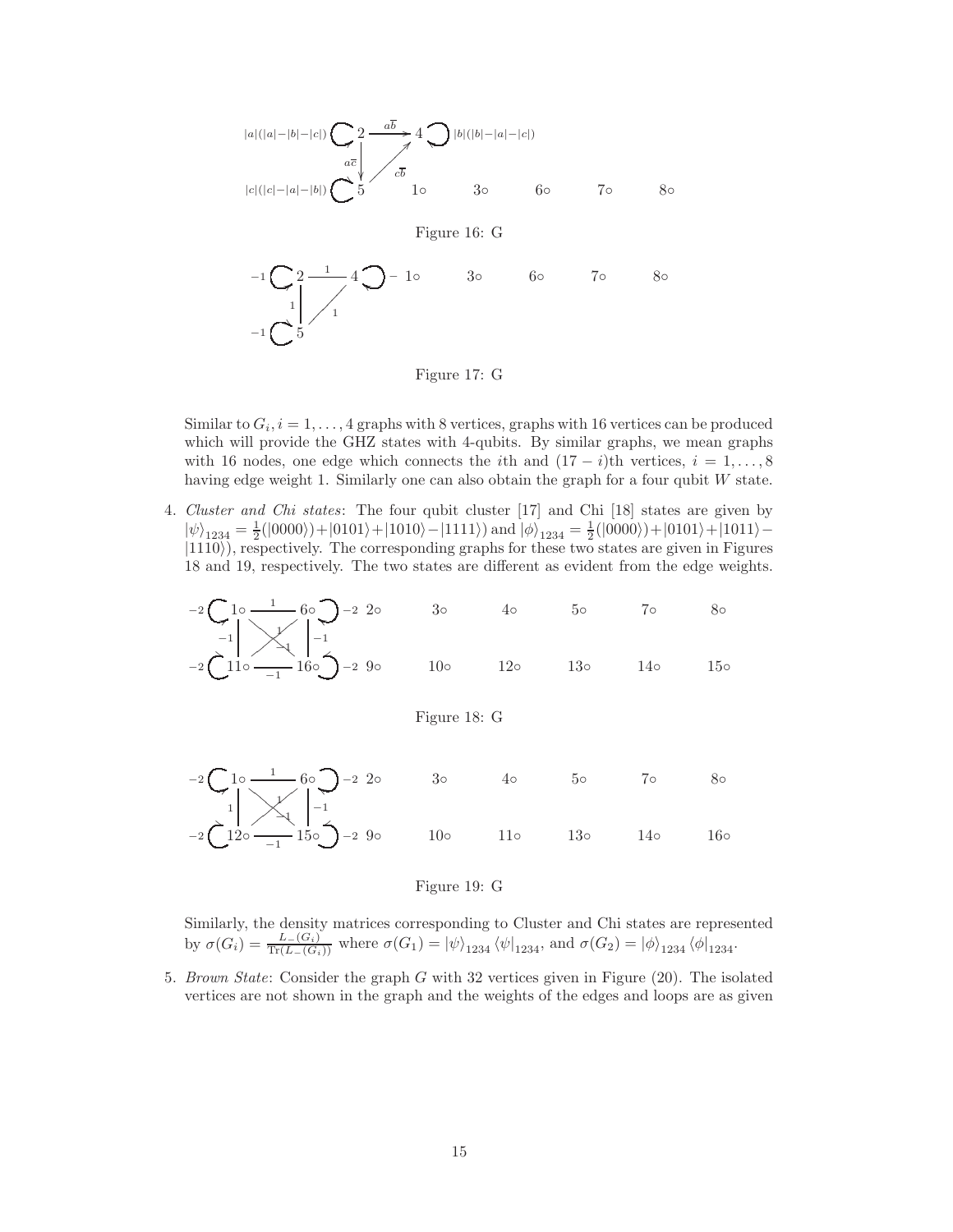below.

$$
w_{ij} = \begin{cases}\n-1, & i = 1, j = 4, 15 \\
1, & i = 1, j = 14, 21, 24, 26, 27 \\
-1, & i = 4, j = 14, 21, 24, 26, 27 \\
1, & i = 4, j = 15\n\end{cases}
$$
\n
$$
w_{ij} = \begin{cases}\n-1, & i = 14, j = 15 \\
-1, & i = 14, j = 21, 24, 26, 27 \\
1, & i = 15, j = 21, 24, 26, 27 \\
1, & i = 21, j = 24, 26, 27 \\
1, & i = 24, j = 26, 27 \\
1, & i = 26, j = 27 \\
-6, & i = j, i = 1, 4, 14, 15, 21, 24, 26, 27.\n\end{cases}
$$
\n(11)

The graph in Figure (20) represents a five qubit Brown state [19], namely

$$
|\psi\rangle^{12345} = \frac{1}{2\sqrt{2}}[|00000\rangle - |00011\rangle + |01101\rangle - |01110\rangle + |10100\rangle + |10111\rangle + |11001\rangle + |11010\rangle]
$$
\n(12)

In comparison to other non-equivalent classes of five-qubit entangled states, Brown states are said to be more entangled. The reason is evident from the property that all the bipartitions of Brown states are maximally mixed which is not the case with GHZ, Cluster or Chi type of states.

The density matrix associated with the graph for Brown state is

$$
\sigma(G) = \frac{1}{\text{Tr}(L_{-}(G))} L_{-}(G) = |\psi\rangle_{12345} \langle \psi|_{12345}.
$$



6. *5-qubit Chi state*: The five-qubit Chi state [20] can be represented as

1

$$
|\phi\rangle_{12345} = \frac{1}{2} [ |00000\rangle + |00111\rangle + |01010\rangle - |01101\rangle - |10011\rangle + |10100\rangle + |11001\rangle + |11110\rangle].
$$
\n(13)

The graph and weights of edges for the five-qubit Chi state are given by Figure (21) and Eq. (14), respectively.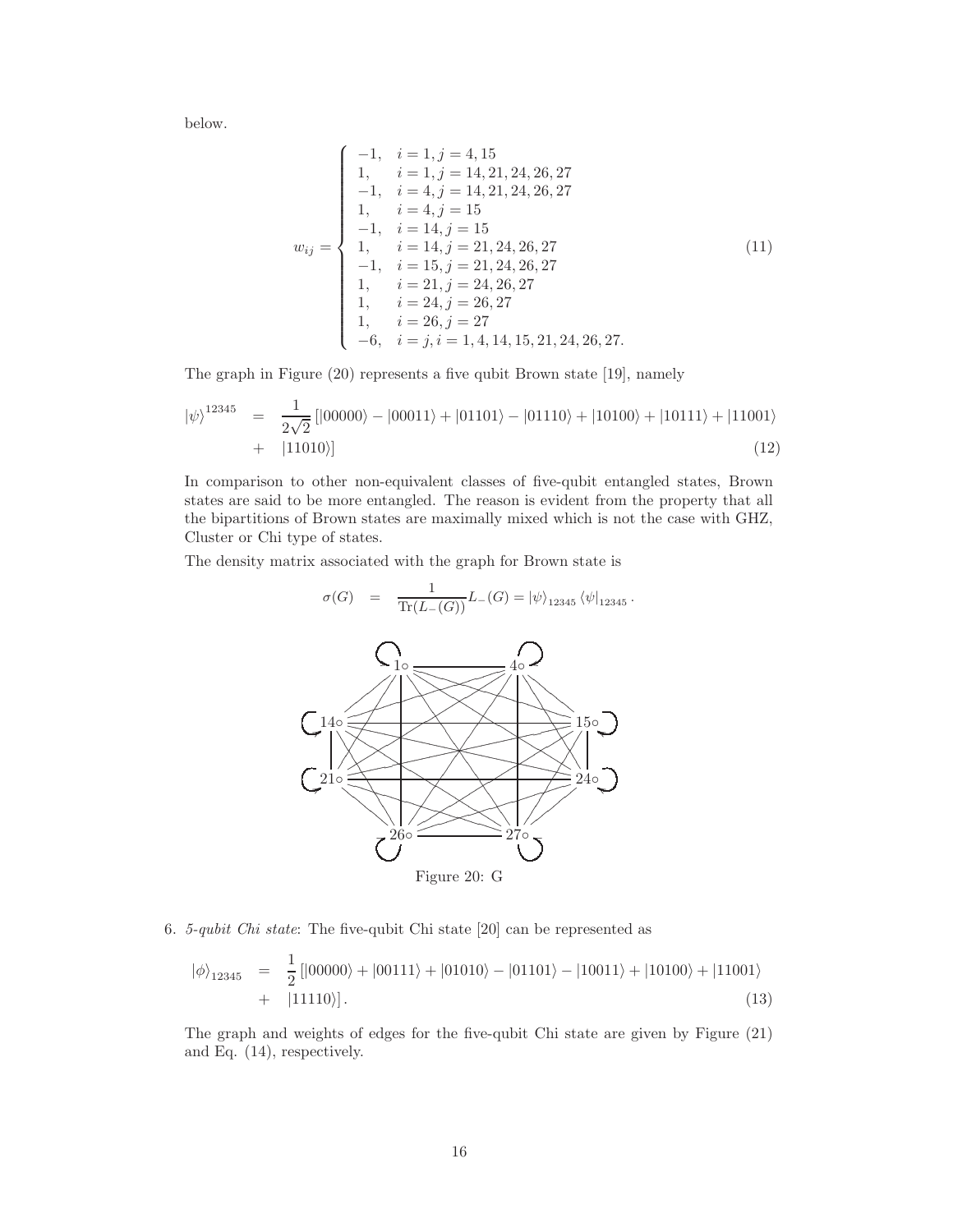

$$
w_{ij} = \begin{cases}\n-1, & i = 1, j = 14, 20 \\
1, & i = 1, j = 8, 11, 21, 26, 31 \\
-1, & i = 8, j = 14, 20 \\
1, & i = 8, j = 11, 21, 26, 31 \\
-1, & i = 11, j = 14, 20 \\
1, & i = 11, j = 21, 26, 31 \\
-1, & i = 14, j = 21, 26, 31 \\
1, & i = 14, j = 20 \\
-1, & i = 20, j = 21, 26, 31 \\
1, & i = 26, j = 31 \\
-6, & i = j, i = 1, 4, 14, 15, 21, 24, 26, 27.\n\end{cases}
$$
\n(14)

The density matrix, therefore, can be given as  $\sigma(G) = \frac{1}{\text{Tr}(L-(G))} L-(G) = |\phi\rangle_{12345} \langle \phi|_{12345}$ . Although the difference between Brown and Chi states can be characterized from the edge weights, for a meaningful classification of such states using a graph theoretical approach, one needs to quantify a graph theoretic measure for entanglement. Such a measure will classify quantum states in different classes and provide deeper physical insight into the complex nature of multiqubit entanglement.

Remark 4.1 *Observe that in the graph representation of entangled pure states mentioned above, all the existing weighted edges are clustered in a completely connected subgraph of the original graph. Further, the weight of the loops attached at each of the vertices of the subgraph is* −(m − 2) *where* m *is the number of vertices involved in the complete subgraph.*

## 5 Conclusion

We define combinatorial, signless and signed Laplacian matrices associated with a weighted digraph having complex edge weights with or without loops. We determine the connection between the existence of zero Laplacian eigenvalues of a weighted digraph and the topological structure of the graph. Using these Laplacian matrices, we define density matrices corresponding to a weighted digraph. We have classified graphs which represent pure and mixed density matrices of quantum states by using the topological structure of the graphs. This work initiates a number of directions to the combinatoric visualization of quantum mechanical phenomena. Some of them are listed below.

1. A state is called separable if the density matrix,

$$
\rho = \sum_{i} p_i \rho_i^{(A)} \otimes \rho_i^{(B)}.
$$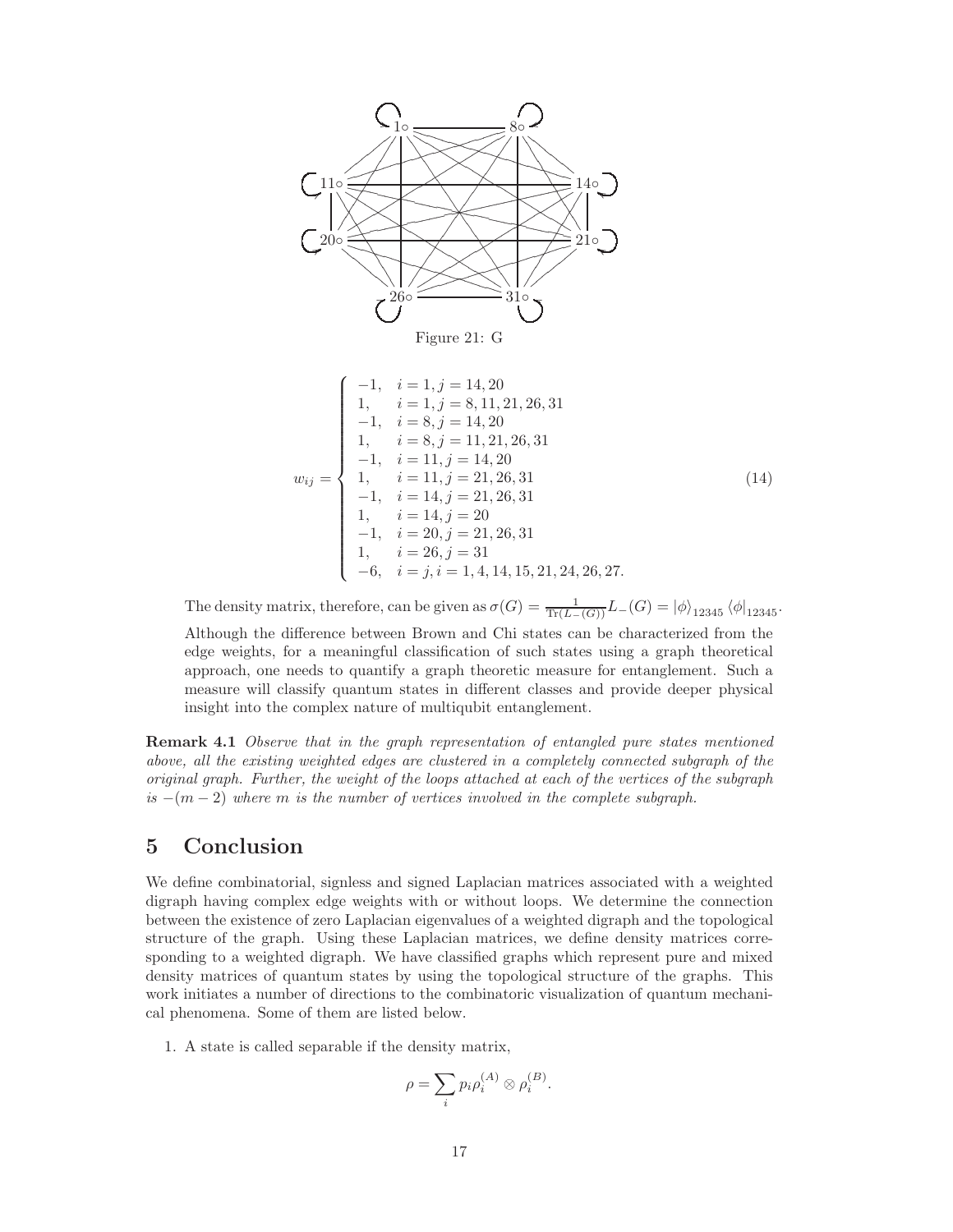Here,  $\rho_i^{(A)}$  and  $\rho_i^{(B)}$  denotes density matrix of subsystems A and B. We denote tensor product of matrices by ⊗. The state is entangled otherwise. We have deduced the graphs for several well-known entangled pure states. We have demonstrated that the three-qubit entangled systems can be classified into GHZ and W class using a graph theoretic approach. A criteria of separability states represented by the Laplacian of simple graphs has been developed in [7]. A combinatorial operation has also been introduced for density matrices defined by Laplacian matrices associated with simple graphs in [9] that act as an entanglement generator for mixed states arising from partially symmetric graphs. These works introduce new results for the separability of density matrices corresponding to weighted digraphs.

- 2. In order to develop further insight into the entanglement properties of multiqubit systems, it would be interesting to define a graph theoretic measure for quantification and classification of entanglement in such systems.
- 3. Recently, local unitary transformations on a density matrix obtained by signless Laplacian matrix associated with a simple graph has been established as a combinatorial operation which is known as switching of a graph in [8]. This work sheds further light to the problem of unitary equivalence and state classification for the states related to weighted digraphs.

This work is, we hope, a contribution towards a new direction in the field of quantum information.

## References

- [1] A. Einstein, B. Podolsky, and N. Rosen, *Can Quantum-Mechanical Description of Physical Reality Be Considered Complete?*, Phys. Rev. 47, 777-780 (1935); ; J. S. Bell, *On the Einstein-Podolsky-Rosen paradox*, Physics (Long Island City, N. Y.) 1, 195-200 (1964).
- [2] W. K. Wootters, *Entanglement of formation of an arbitrary state of two qubits*, Phys. Rev. Lett. 80 (1998) 2245-2248.
- [3] A. Miyake, *Classification of multipartite entangled states by multidimensional determinants*, Phys. Rev. A 67 (2003) 012108: 1-10.
- [4] T. Sunada, *A discrete analogue of periodic magnetic Schrödinger operators, Geometry of the spectrum*, Contemp. Math., Amer. Math. Soc., Providence, RI (Seattle, WA, 1993), 173 (1994) 283-299.
- [5] S. L. Braunstein, S. Ghosh and S. Severini, *The Laplacian of a graph as a density matrix: a basic combinatorial approach to separability of mixed states,* Annals of Combinatorics 10 (2006) 291-317.
- [6] Hassan Ali, Saif M. and Pramod S. Joag. *A combinatorial approach to multipartite quantum systems: basic formulation*, Journal of Physics A: Mathematical and Theoretical 40.33 (2007): 10251.
- [7] Wu, Chai Wah, *Multipartite separability of Laplacian matrices of graphs*, Electronic journal of combinatorics 16.1 (2009): R61.
- [8] Dutta, Supriyo, Bibhas Adhikari and Subhashish Banerjee, *A graph theoretical approach to states and unitary operations*. Quantum Information Processing 15.5 (2016): 2193- 2212.